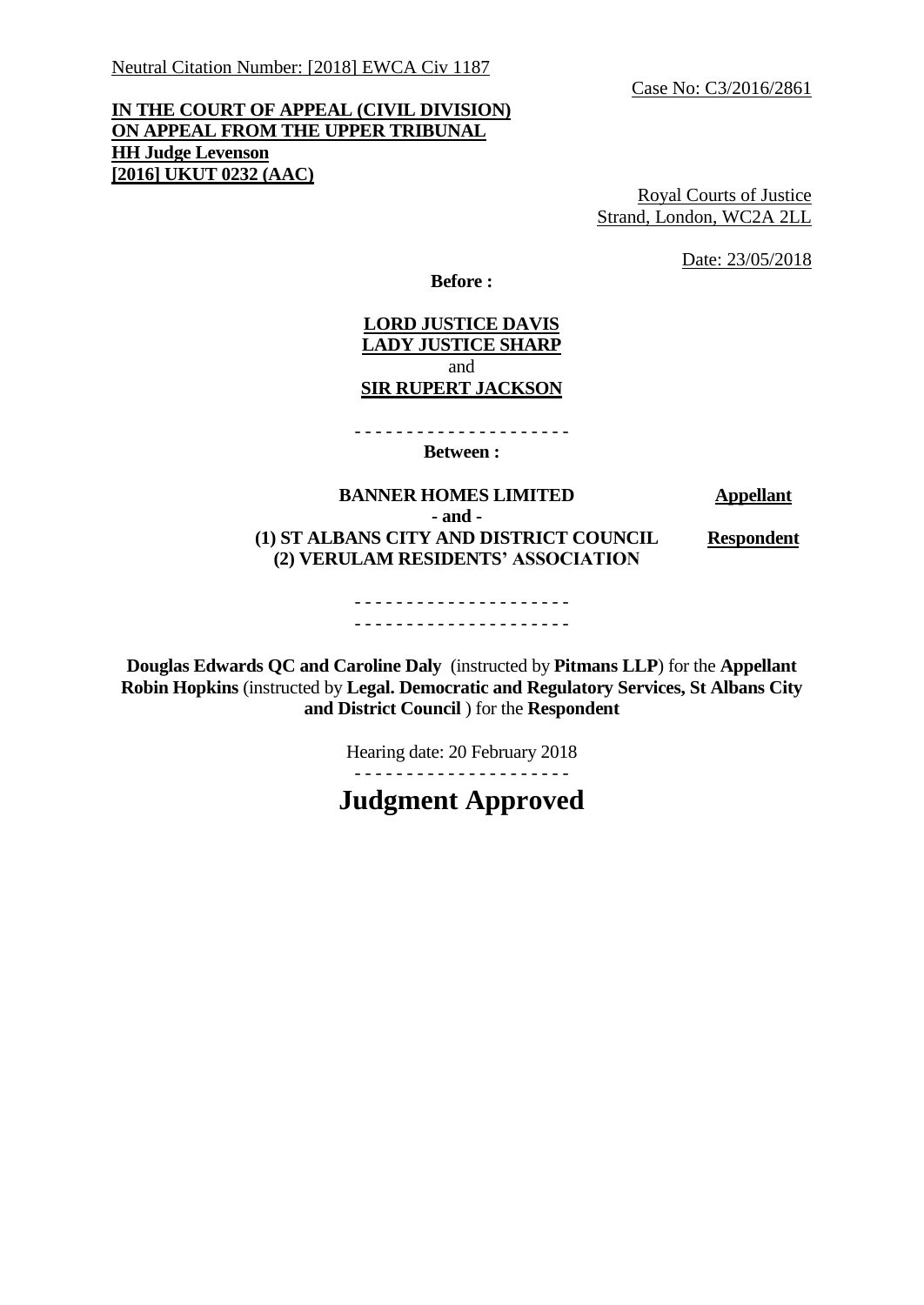## **Lady Justice Sharp:**

## *Introduction*

 $\overline{a}$ 

- 1. In St Albans in Hertfordshire is an area of open and undeveloped land known as Bedmond Lane Field (the Field). The Field has been owned by Banner Homes Limited (Banner Homes), the appellant, since 1996 and is situated in the Metropolitan Green Belt area. The Field is some 4.83 hectares or 12 acres in extent. It is bisected by two public footpaths, and there are other well trodden informal paths or 'desire lines' which cut across the Field.
- 2. The Field has been used by the local community for more than 40 years for various peaceful and beneficial recreational activities, such as children's play, walking, kite flying, exercising dogs, and the photography of flora and fauna. Banner Homes did not give express permission or grant a licence for the local community to use the Field (beyond the public footpaths); but it was well-aware the Field was used in this way by the local community, it made no objection, and until recently, it took no steps to stop it.
- 3. In March 2014 the first respondent, St Albans and City District Council (the Council) listed the Field as an "asset of community value" pursuant to section 88 of the Localism Act 2011 (the 2011 Act), following a nomination by a local residents' association, namely the Verulam Residents' Association (the Residents' Association) the second respondent.<sup>1</sup> In early September 2014, Banner Homes fenced off the Field so that only the public footpaths could be accessed by members of the public. This remains the position today.
- 4. On 2 October 2014 the Council's listing decision was confirmed after a review held pursuant to section 92 of the 2011 Act; and subsequent appeals by Banner Homes against that listing decision were unsuccessful. The First-tier Tribunal (Judge Peter Lane, as he then was, President of the General Regulatory Chamber) dismissed Banner Homes' appeal on 6 April 2015; and the Upper Tribunal (Judge Levenson) confirmed the First-tier Tribunal's decision on 14 May 2016.
- 5. It is common ground that using the Field beyond the public footpaths, for the recreational activities mentioned above, constituted a trespass (or 'trespassory' use). The single issue that arises in this appeal is whether such unlawful use can constitute a qualifying use (or "actual use" to use the statutory language) for the purpose of listing an asset as an "asset of community value" pursuant to section 88 of the 2011 Act.
- 6. This turns on a short point of statutory construction, namely whether, as Banner Homes argues, section 88 of the 2011 Act should be construed in accordance with the *in bonam partem* principle. The issue of construction requires this court to consider the reasoning of the Supreme Court in *Welwyn Hatfield Borough Council v Secretary of State for Communities and Local Government* [2011] UKSC 15; [2011] 2 AC 304.

<sup>&</sup>lt;sup>1</sup> The second respondent did not appear at the hearing of this appeal, but indicated, by letter, their support for the position of the first respondent.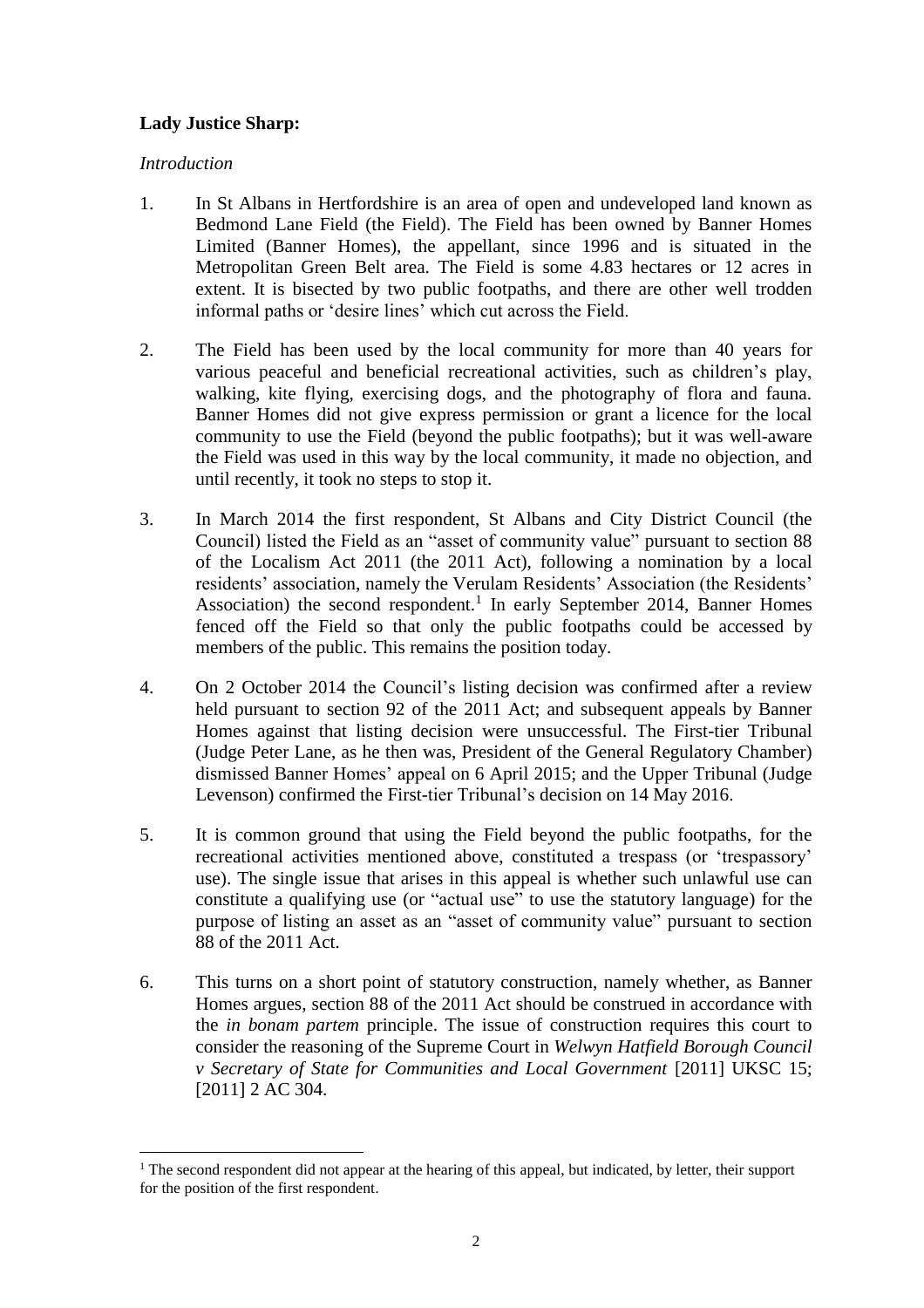## *The legal and factual background*

- 7. The "assets of community value" scheme (the Scheme) is contained in Chapter 3 of Part 5 of the 2011 Act. The 2011 Act applies to England and Wales, and (for England only) is supplemented by the Assets of Community Value (England) Regulations *SI/2012/*2 (the 2012 Regulations). This legislation came into force on 20 September 2012. Chapter 3 is headed "Assets of Community Value" and Part 5 is headed "Community Empowerment". This case is the first occasion on which the Scheme has been considered by the Court of Appeal.
- 8. On 4 October 2012, The Department for Communities and Local Government published a non statutory advice note for local authorities on the "*Community Right to Bid."* The Ministerial Foreword, which provides a convenient introduction to the Scheme, says:

"From local pubs and shops to village halls and community centres, the past decade has seen many communities lose local amenities and buildings that are of great importance to them. As a result they find themselves bereft of the assets that can help to contribute to the development of vibrant and active communities. However, on a more positive note, the past decade has also seen a significant rise in communities becoming more active and joining together to save and take over assets which are significant for them.

Part 5 Chapter 3 of the Localism Act, and the Assets of Community Value (England) Regulations, which together deliver the Community Right to Bid, aim to encourage more of this type of community-focused, locally-led action by providing an important tool to help communities looking to take over and run local assets. The scheme will give communities the opportunity to identify assets of community value and have them listed and, when they are put up for sale, more time to raise finance and prepare to bid for them.

This scheme requires an excellent understanding of the needs of the local community. As such local authorities will have a pivotal role in implementing the Community Right to Bid, working with local communities to decide on asset listing, ensuring asset owners understand the consequences of listing, enforcing the Moratorium period and in taking decisions as part of any appeals process."<sup>2</sup>

 $\overline{a}$ 

 $2$  To similar effect, see the Government's plain English guide (the Guide) to the Localism Act.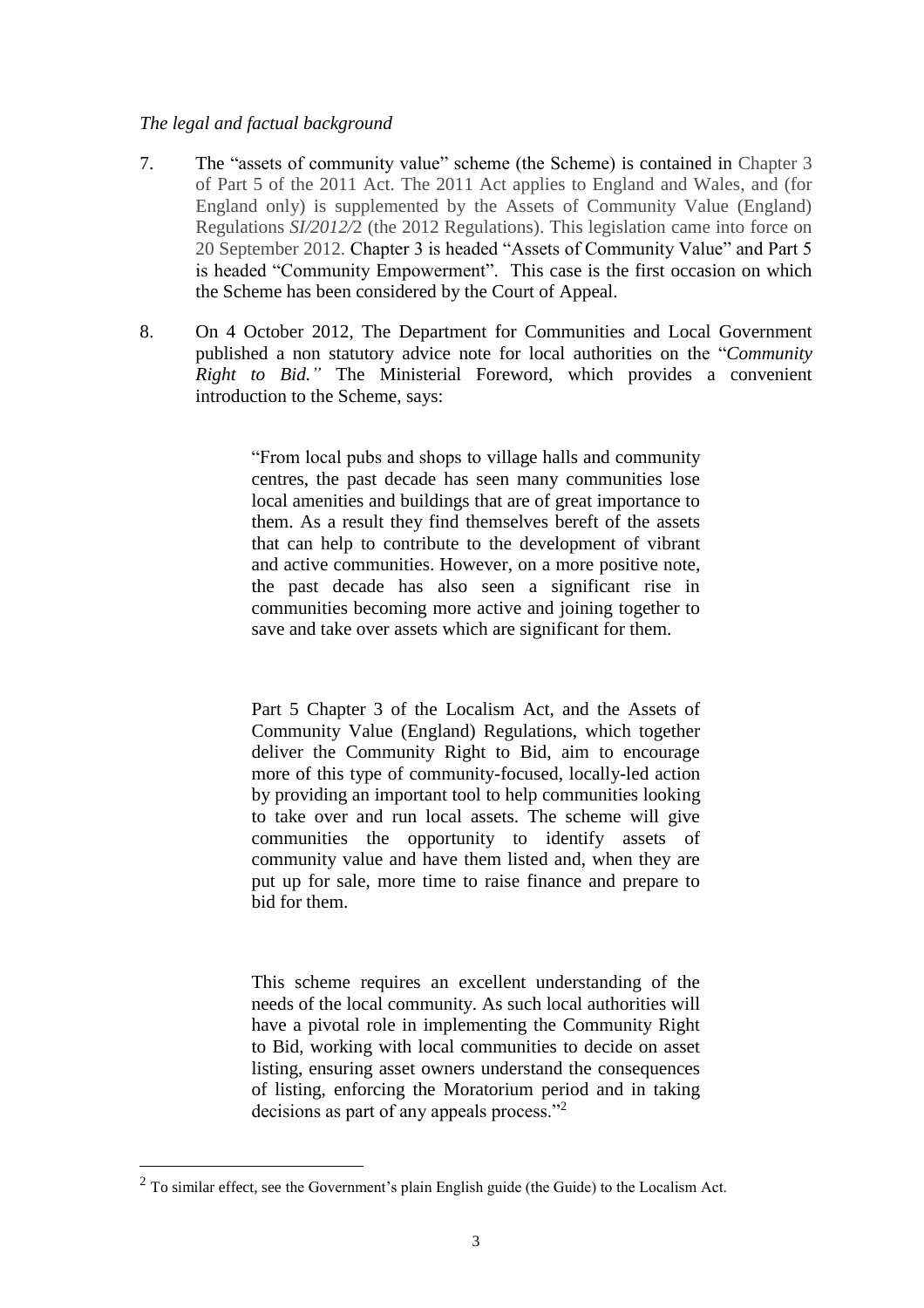It goes on to say (at p.5)

"We want to give many more communities the opportunity to take control of assets and facilities in their neighbourhoods by levelling the playing field by providing the time for them to prepare a proposal."

- 9. The first paragraph of the judgment of the First-tier Tribunal in this case ([2015] UKFTT CR2014/0018 (GRC)) replicates those in other First-tier Tribunal decisions on the 2011 Act, and gives the following overview of the Scheme's essential features.
- 10. The Localism Act requires local authorities to keep a list of assets (meaning building or other land) that are of community value. Once an asset is placed on the list, it will usually remain there for five years. The effect of the listing is that, generally speaking, an owner intending to sell the asset must give notice to the local authority. A community interest group then has six weeks in which to ask to be treated as a potential bidder. If it does so, the sale cannot take place for six months. The theory is that this period, known as a moratorium, will allow the community group to come up with an alternative proposal; although at the end of moratorium, it is entirely up to the owner whether the sale goes through, to whom and for how much. There are arrangements for the local authority to pay compensation to an owner who loses money in consequence of the asset being listed.
- 11. The Scheme therefore confers a right to bid (to a local community group as defined in the 2011 Act), but not a right to buy.
- 12. Section 87 of the 2011 Act provides in part as follows.

"(1) A local authority must maintain a list of land in its area that is land of community value.

(2) The list maintained under subsection (1) by a local authority is to be known as its list of assets of community value."

13. Section 88 of the 2011 Act defines "assets of community value" (though the section uses the phrase "land of community value"). It provides in part that:

> " (1)… a building or other land in a local authority's area is land of community value if in the opinion of the authority—

> (a) an actual current use of the building or other land that is not an ancillary use furthers the social wellbeing or social interests of the local community, and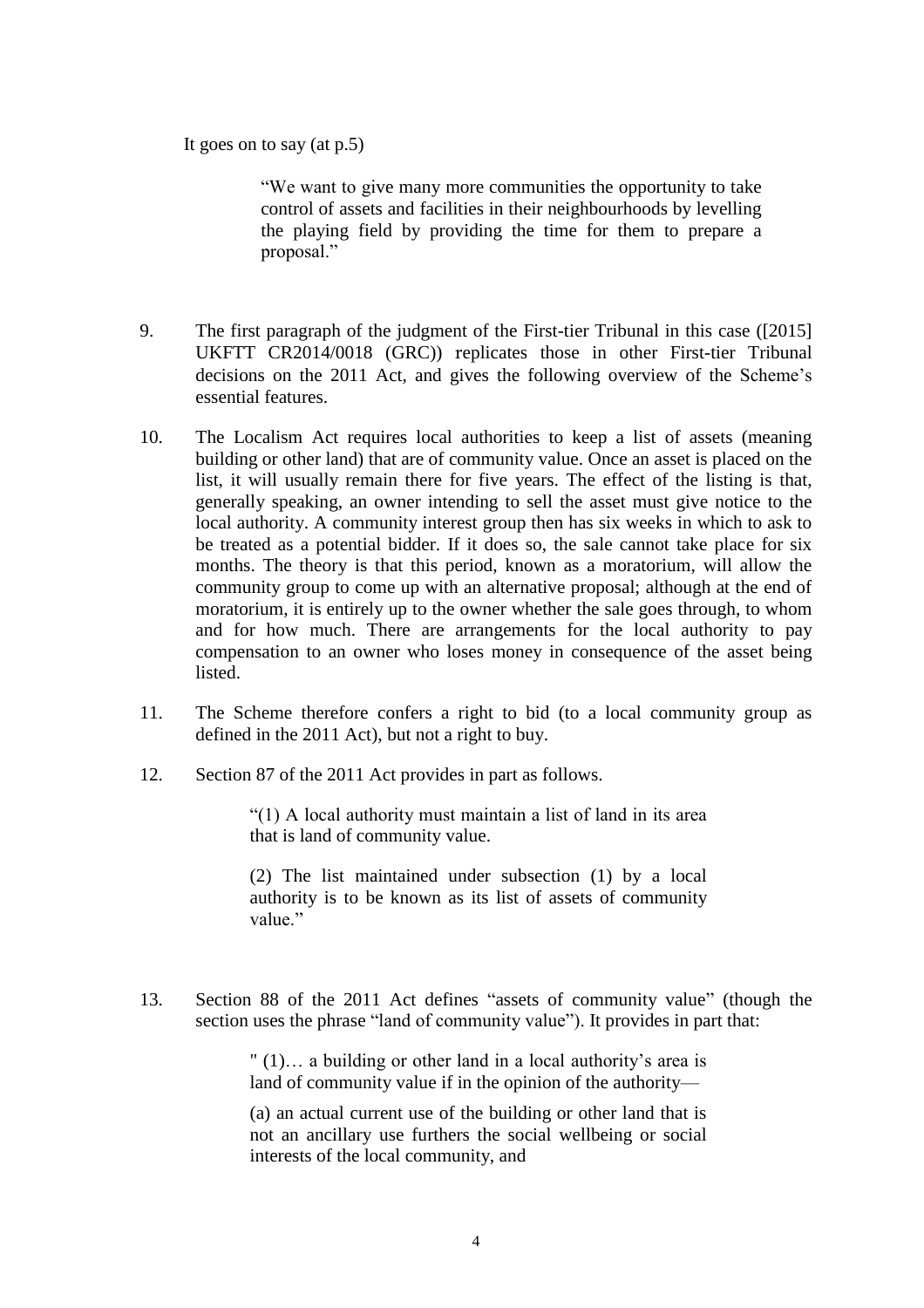(b ) it is realistic to think that there can continue to be nonancillary use of the building or other land which will further (whether or not in the same way) the social wellbeing or social interests of the local community.

(2) For the purposes of this Chapter but subject to regulations under subsection (3), a building or other land in a local authority's area that is not land of community value as a result of subsection (1), is land of community value if in the opinion of the local authority—

(a) there is a time in the recent past when an actual use of the building or other land that was not an ancillary use furthered the social wellbeing or interests of the local community, and

(b) it is realistic to think that there is a time in the next five years when there could be non-ancillary use of the building or other land that would further (whether or not in the same way as before) the social wellbeing or social interests of the local community.

…

(6) In this section—

"social interests" includes (in particular) each of the following—

(a) cultural interests;

- (b) recreational interests;
- (c) sporting interests;
- 14. As can be seen, *actual use* either currently or in the recent past is required before a building or other land can, in the opinion of the local authority, be an asset of community value: see section  $88(1)(a)$  and section  $88(2)(a)$  of the 2011 Act.
- 15. However, the fact that there has been *actual use* in either scenario is not sufficient in itself to enable a local authority to form the requisite opinion. As the wording of section 88(1) and (2) makes clear, the local authority must form an opinion in relation to an appropriately nominated asset, either that its current use furthers *the social wellbeing or social interests of the local community* or has furthered such use in the recent past (see sections  $88(1)(a)$  and section  $88(2)(a)$ ); and that it is realistic to think that such use (whether or not in the same way) will continue, or there could be a time in the next 5 years when such use will do so (see sections 88(1)(b) and 88 (2)(b)).
- 16. Section 89 of the 2011 Act identifies the groups or bodies that can nominate. It provides that land can be nominated for listing by a parish council in England in respect of land in that council's area; a community council in respect of land in Wales in that Council's area or a person that is a voluntary or community body (as defined by Regulation 5 of the 2012 Regulations) with a local connection (as defined by Regulation 4 of the 2012 Regulations). Section 89 provides as follows: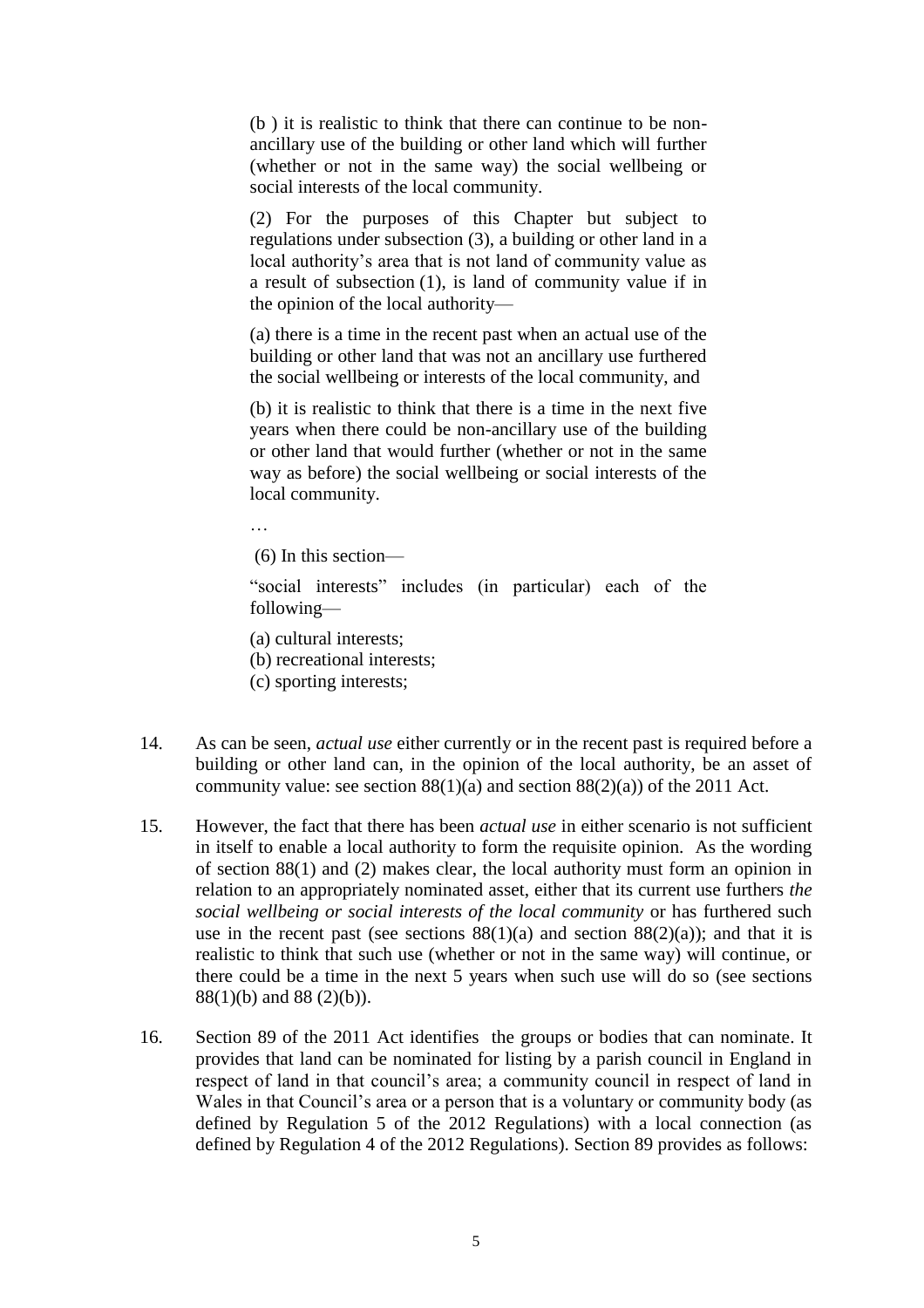"(1) Land in a local authority's area which is of community value may be included by a local authority in its list of assets of community value only—

(a) in response to a community nomination, or

(b) where permitted by regulations made by the appropriate authority.

(2) For the purposes of this Chapter "community nomination", in relation to a local authority, means a nomination which-

(a) nominates land in the local authority's area for inclusion in the local authority's list of assets of community value, and

(b) is made—

(i) by a parish council in respect of land in England in the parish council's area,

(ii) by a community council in respect of land in Wales in the community council's area, or

(iii) by a person that is a voluntary or community body with a local connection.

(3) Regulations under subsection (1)(b) may (in particular) permit land to be included in a local authority's list of assets of community value in response to a nomination other than a community nomination.

(4)The appropriate authority may by regulations make provision as to—

(a)the meaning in subsection  $(2)(b)(iii)$  of "voluntary or community body";

(b) the conditions that have to be met for a person to have a local connection for the purposes of subsection  $(2)(b)(iii)$ ;

(c) the contents of community nominations;

(d) the contents of any other nominations which, as a result of regulations under subsection (1)(b), may give rise to land being included in a local authority's list of assets of community value.

(5) The appropriate authority may by regulations make provision for, or in connection with, the procedure to be followed where a local authority is considering whether land should be included in its list of assets of community value."

- 17. In order to determine what is meant in section 89(2)(b)(iii) of the 2011 Act, by "a person that is a voluntary or community body with a local connection" it is necessary to look at Regulations 4 and 5 of the 2012 Regulations.
	- i) Regulation 4 provides that a body other than a parish council has a "local connection" with the land in the authority's area if (a) the body's activities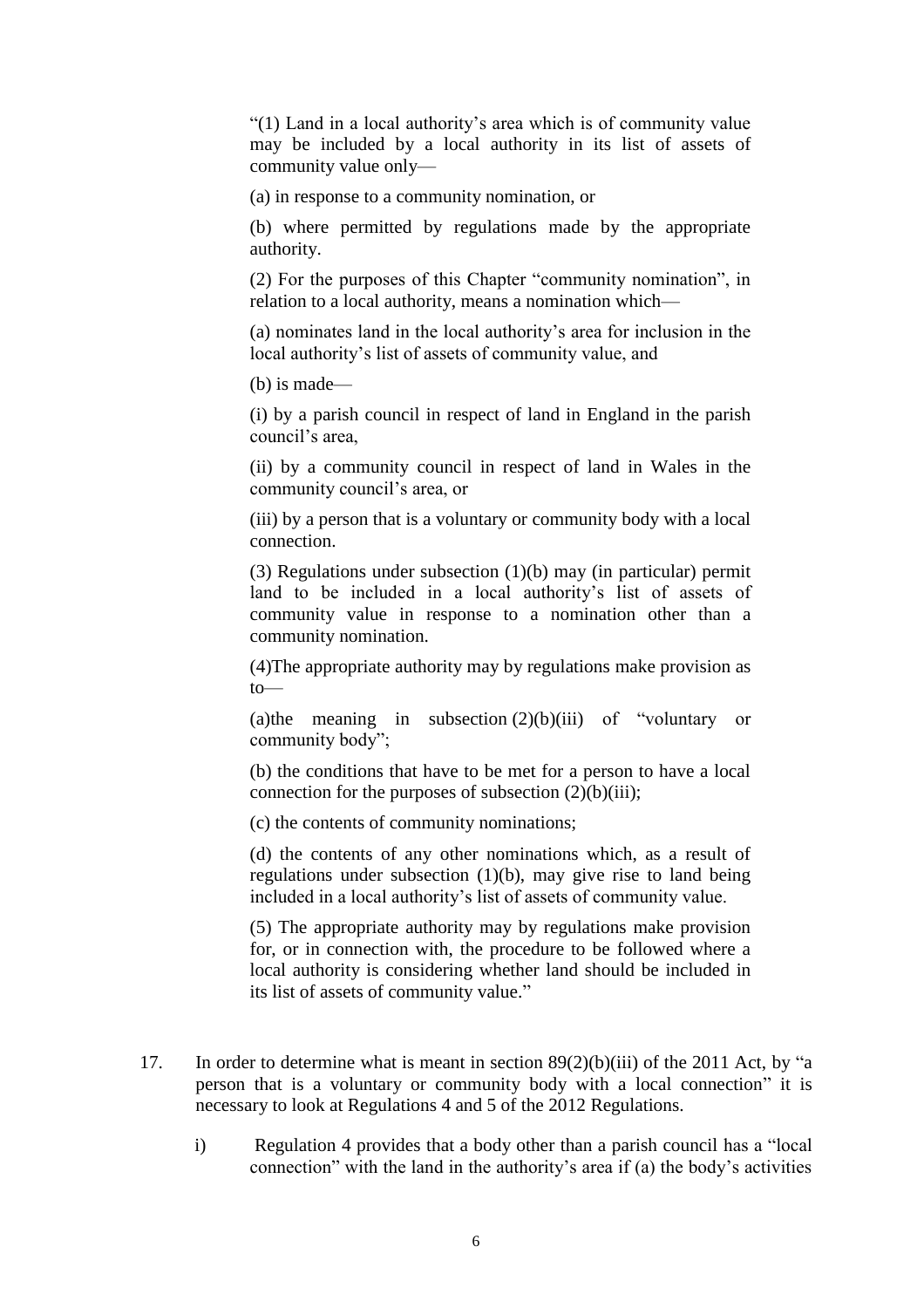are wholly or partly concerned  $-$  (i) with the local authority's area; or (ii) with a neighbouring authority's area;

- ii) Regulation 5 provides "a voluntary or community body" means (a) a body designated as a neighbourhood forum pursuant to section 61F of the Town and Country Planning Act 1990; (b) a parish council; (c) an unincorporated body (i) whose members include at least 21 members, and (ii) which does not distribute any surplus it makes to its members; (d) a charity; (e) a company limited by guarantee which does not distribute any surplus it makes to its members; (f) a co-operative or community benefit society which does not distribute any surplus to its members; or (g) a community interest company.
- 18. The procedure for considering a community nomination is set out in section 90 of the 2011 Act. Section 90 provides in part that:
	- "(3) The authority must accept a nomination if the land nominated-
	- (a) is in the authority's area, and
	- (b) is of community value.

(4) If the authority is required by subsection (3) to accept the nomination, the authority must cause the land to be included in the authority's list of assets of community value."

- 19. Local authorities are required to notify owners of the inclusion of their property on this list: section 91(2) of the 2011 Act; and owners are entitled to ask local authorities to review their decisions: section 92(1) of the 2011 Act. By Schedule 2, para 1(1) of the 2012 Regulations, there is a right to an oral hearing of such a review and to make representations. The review is by an officer of the local authority who has had no previous involvement in the nomination. An owner (or his successor) may then appeal to the First-tier Tribunal against the local authority decision to include their asset in the list, and the First-tier Tribunal can review findings of fact as well as of law: see Regulation 11 of the 2012 Regulations.
- 20. If an asset is listed, the owner is subject to certain restrictions as to the manner in which he may deal with that asset. If the owner chooses to sell the land, he may only do so subject to the moratorium period set out at section 95 of the 2011 Act. This means that if a community group makes a written request to a local authority to be treated as a potential bidder in relation to the land, the land may not be sold for a six-month period to afford the community group sufficient time to put together a bid. However once the moratorium period is ended, the owner is under no obligation to sell the land to the community group. The listing can however be treated as a material planning consideration in the determination of local planning applications: see para 2.20 of the advice note referred to at para 8 above.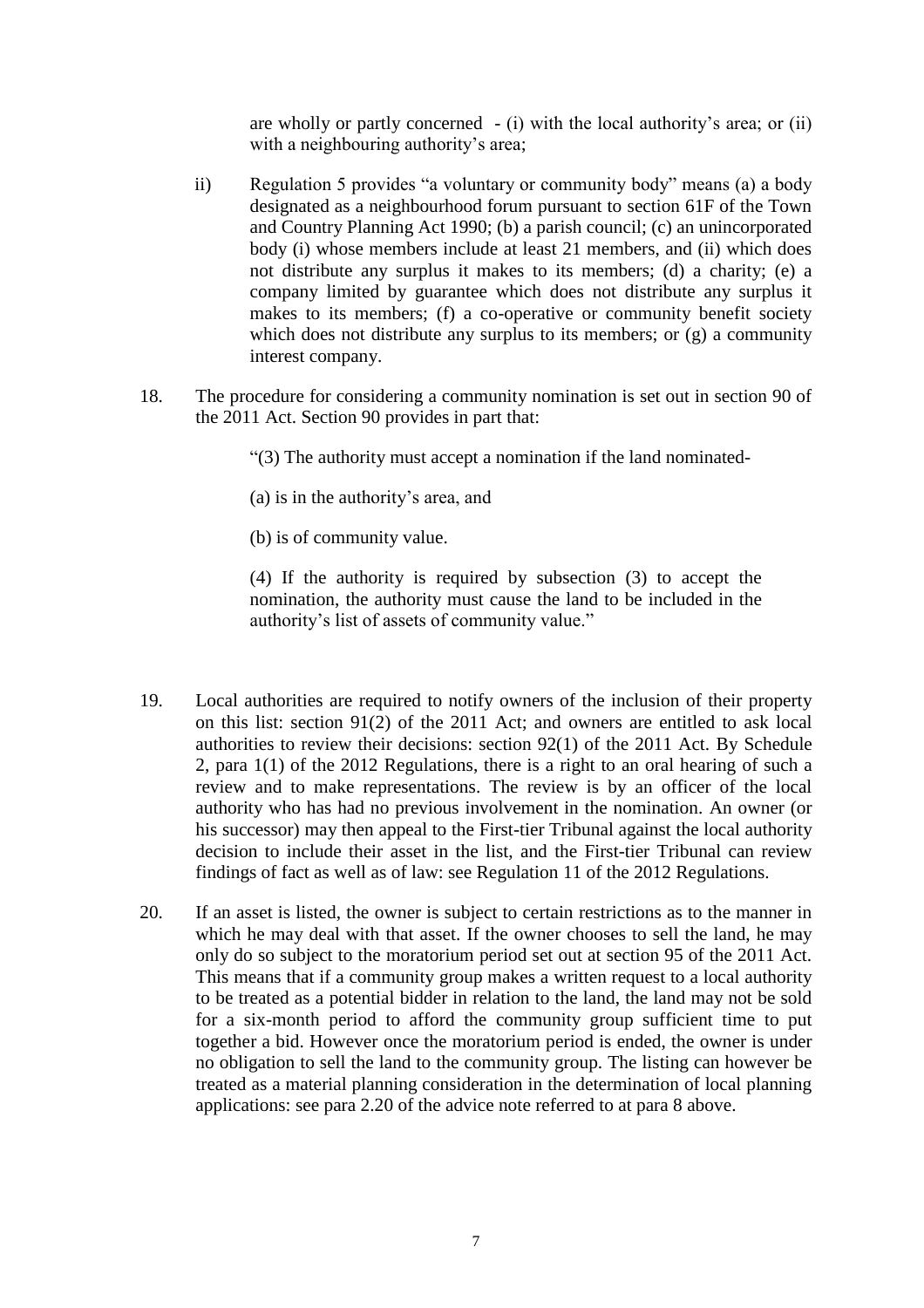#### *How the Scheme worked in this case*

- 21. The Residents' Association has some 820 members. It appears that it was stimulated to nominate the Field as a result of a talk given to various local organisations about the 2011 Act by a member of the Council. On 2 December 2013 the Residents' Association made its nomination for the Field to be included in the Council's list of assets of community value. The nomination was a "community nomination" for the purposes of section 89 because the Field is within the Council's area, and the Residents' Association is a voluntary or community body (as defined by Regulation 5 of the 2012 Regulations) with a local connection (as defined by Regulation 4 of the 2012 Regulations): see further, section 89 (1)(a), (2)(a) and (b)(iii) of the 2011 Act.
- 22. In this connection, it is instructive to see what information was required of the Residents' Association when it made the nomination in this case. The Residents' Association was required by the Council to give the name and address of the lead contact within the Residents' Association, together with the number of its members, a copy of its constitution, the name and home addresses of 21 members registered to vote in the nomination area and an explanation of why it felt the Field was an asset of community value. The Residents' Association said the Field was an asset of community value, because of the extensive use made of it by local residents for recreational outdoor activities. The Residents' Association also said residents had been actively involved in ensuring the area remained maintained, they had encouraged the Council to clear and mark the footpaths; and local volunteers had subsequently planted a new hedge line to enhance the look and feel of their local environment.
- 23. After the nomination was made, the Council's Property and Asset Manager, Ms White, inspected the Field, and the Council subsequently accepted her recommendation that the nomination be accepted. The Council gave this reason: "The land is open with no apparent barriers to public access. It appears to fulfil a community benefit and there is no reason to assume this will not continue." Banner Homes was notified of the listing decision on 10 March 2014, and in April 2014, asked the Council for an oral review which took place on the 26 September 2014.
- 24. At the time of the nomination and when the listing decision was made, the local community had unfettered access to the Field. As I have said, it is common ground that Banner Homes knew this; it also knew the local community were using the Field for the beneficial recreational activities I have described, and had made no objection to this use. The unchallenged finding of fact by the First-tier Tribunal (at para 25 of its decision) was that: "Banner Homes have, for years, been well aware of the use made by the local community of the Field…in the relatively recent past the owners have contemplated formalising that use. The local residents have also sought permission for hedge-planting."
- 25. However, in early September 2014, therefore shortly before the review hearing was due to take place, Banner Homes erected wire fencing along the entire length of the public footpaths, interspersed with notices stating "private land no unauthorised access" to prevent public access to the Field beyond the public footpaths.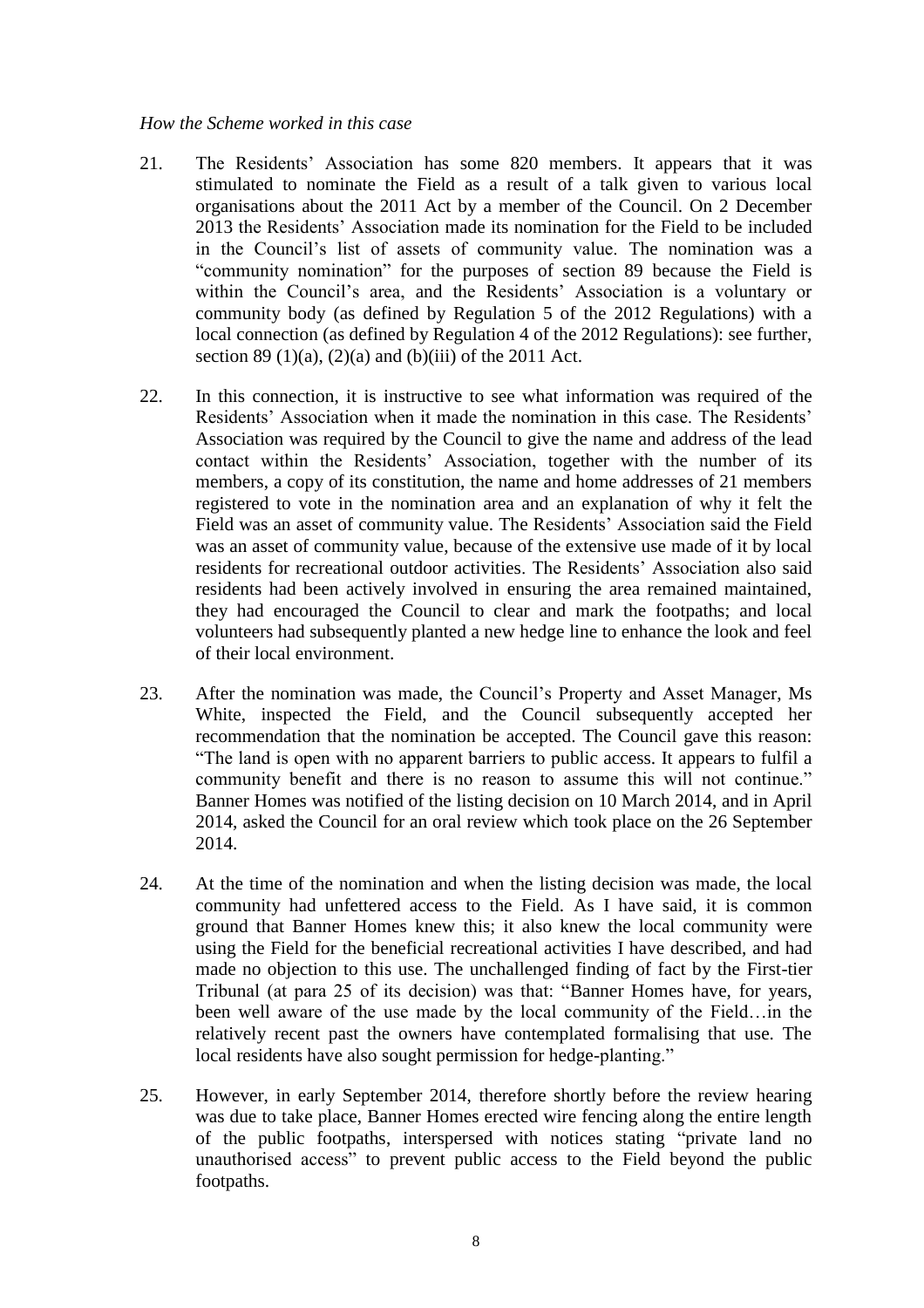- 26. There is no suggestion that Banner Homes, as the landowner, was not within its legal rights in taking this step (which it said, at the review hearing, was done to avoid trespassory use and to prevent a possible claim to rights of access). Nevertheless it is seriously to be doubted that the Residents' Association appreciated that its nomination of the Field would have such a consequence; that is, that the local community would be excluded from every part of the Field, apart from the now fenced in public footpaths, and therefore from using the Field for the beneficial and pleasurable pastimes they had used it for hitherto. Indeed in his evidence to the review hearing, the Chairman of the Residents' Association said Banner Homes' "change of the goalposts" was much resented by the local community.
- 27. Whatever else may be said about this turn of events, unfortunate as it clearly was from the residents' perspective, this was the factual background to the various appeal hearings that then took place.
- 28. I should add that after the listing decision was made, Banner Homes also applied to change the use of the Field from agricultural use to the keeping of horses. The local authority refused this application on 13 August 2014 and Banner Homes' appeal against that refusal was dismissed on 3 June 2015. On 21 May 2016 Banner Homes made another planning application for change of use, for the keeping of horses (and for the erection of stables and associated construction of access points to the Field). This further application was refused on 13 September 2016: Banner Homes' appeal against this refusal to the Secretary of State was dismissed on 21 December 2017, and is now the subject of an application for a statutory review under section 288 of the Town and Country Planning Act 1990 (the 1990 Act).

## *The hearings below*

- 29. The consistent and central position of Banner Homes at the review hearing, before the First-tier Tribunal and before the Upper Tribunal, was that as a matter of law, "actual use" for the purposes of section 88 of the 2011 Act must mean lawful use; and since the actual use of the Field by the local residents, apart from the public footpaths, was a trespass, and unlawful, it could not therefore form the basis (or a qualifying use) for the purpose of listing an asset as being of community value.
- 30. Two other issues raised at these earlier hearings, namely whether there was actual *current* use of the Field, within the meaning of section  $88(1)(a)$  or whether it was realistic to think there could be actual use *in the future*, for the purposes of section 88(2)(b), have fallen by the way side.
- 31. I need therefore only mention these issues briefly, by way of background. The respondents successfully maintained at the review stage that the Field was an asset of community value for the purposes of both section  $88(1)(a)$  and section  $88(1)(b)$ because there was *actual current use* and there had been *actual use in the recent past.* The First-tier Tribunal accepted there had been actual use of the Field *in the recent past* but it rejected the contention that there was actual *current* use: see paras 13 to 20 of the First-tier Tribunal's decision. In brief summary, the First-tier Tribunal did not accept the respondents' argument which had found favour at the review hearing, that the visual amenity provided by the whole of the Field when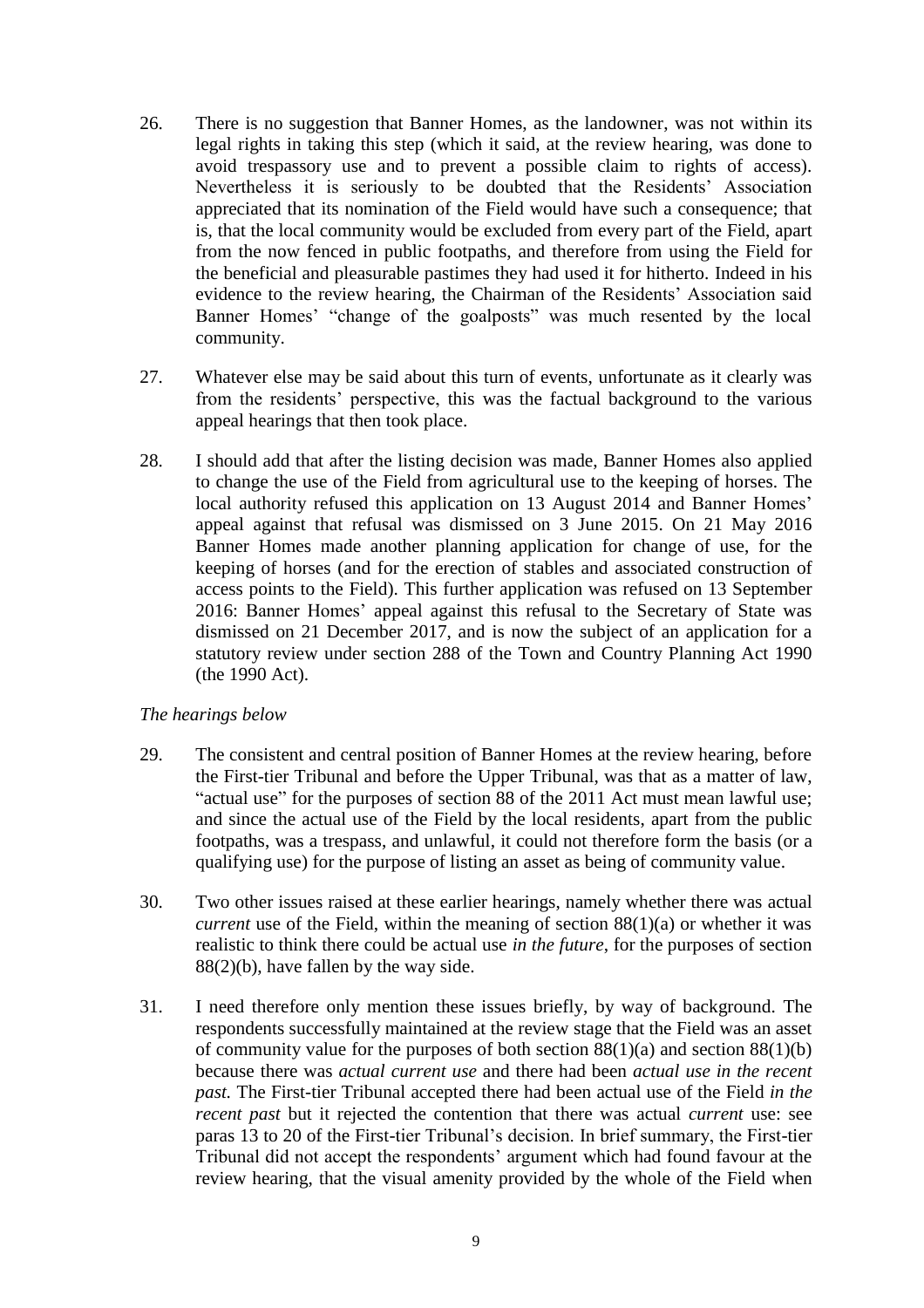viewed from the (now fenced off) footpaths constituted *actual current use* of the (whole) Field for the purposes of section  $88(1)(a)$ . The respondents did not then challenge this aspect of the First-tier Tribunal's decision on appeal.

- 32. Banner Homes also argued at the review hearing, and before the First-tier Tribunal that in view of the fact that the Field had now been fenced in, it was not realistic to think the Field could be used *in the future* to further the social wellbeing or social interests of the local community i.e. that regardless of its central argument on "actual use", the respondents could not satisfy the requirements of section 88(2)(b). In this connection, Banner Homes relied on a statutory declaration made on 3 September 2014 by its planning director, Mr Paul McCann which confirmed Banner Homes' intention not to dispose of the Field, to keep the fencing in place, to maintain the exclusion of the public from the Field apart from the public footpaths, and to promote the Field for development through the Council's Local Plan process. This point was called, below "the future use point."
- 33. As to that, the First-tier Tribunal found as a fact that the requirements of section 88(2)(b) were satisfied, giving these reasons at para 38:

"Given the long history of peaceable, socially beneficial (if formally unauthorised) use of the Field, and of the previous views of the owners, I do not consider that it is at all fanciful to think that, in the next five years, there could be non-ancillary use of the land, along the lines that pertained up to September 2014. The timing of the decision to fence the footpaths – coming hard upon the listing under the 2011 Act – strikes me as material. Also of significance is the uncertain present planning position of the land, where a recent application for the grazing of horses has been refused. Whilst I note Banner Homes' current stated stance, it is not fanciful, given the history of the Field, to think that Banner Homes may well conclude that their relations with the local community will be best served by restoring the *status quo* or by entering into some form of licence arrangement with the Residents' Association or similar grouping."

- 34. The Upper Tribunal rejected Banner Homes' argument that in referring to what was "not fanciful" rather than what was "realistic" for the purposes of section 88(1)(b) and 88(2)(b), the First-tier Tribunal had made an error of law. The Upper Tribunal also rejected the argument that the First-tier Tribunal's decision on "the future use point" was contrary to the evidence, holding that what is realistic for the future, is a matter of judgment for the local authority (or on appeal, for the First-tier Tribunal) and is not a matter of "veto for the landowner", concluding that: "The First-tier Tribunal made a finding that was open to it on the particular facts of this case, especially in view of the history of use, and for the reasons that it gave." See paras 34 to 39.
- 35. The Upper Tribunal refused Banner Homes' application for permission to appeal to the Court of Appeal on "the future use point", as did I on the papers, on 27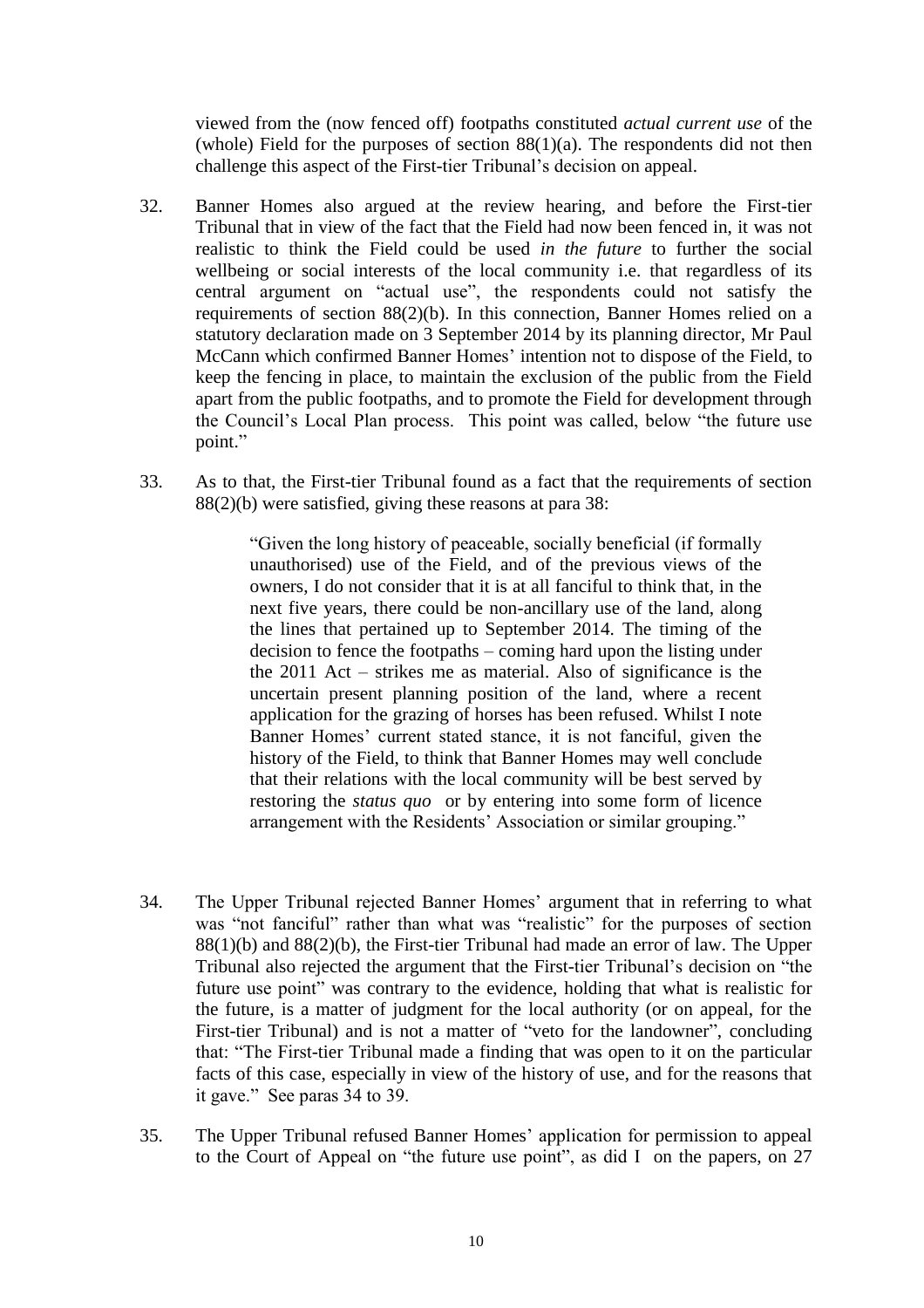February 2017. The application for permission on this Ground has not been renewed.

- 36. Thus the single live issue (the Ground for which I did give permission) is whether, as Banner Homes contends "the Tribunal was wrong in law in failing to apply, alternatively failing to apply correctly, the principle of *in bonam partem* to the construction of section 88 of the Localism Act, and as a consequence the Tribunal was wrong to construe section 88 such that trespassory, and therefore unlawful, use of the Land was a qualifying use for the purposes of listing the Land as an asset of community value."
- 37. My reasons for giving permission to appeal on this Ground, were these: "The judgment of the FTT, on the construction of section  $88(2)(a)$  of the Localism Act 2011 was a formidable one, and it was largely followed by the UT. However, whether 'actual use' within section  $88(2)(a)$  of the 2011 Act can comprehend use which is unlawful is an issue of some importance which, in my view, merits consideration by the Court of Appeal in a second appeal."
- 38. Before turning to this central issue, I should outline what was said about this below.
- 39. The review process was a careful one (we have seen the notes taken of the evidence) and it produced an impressive decision by the reviewing officer, Mr Michael Lovelady, the Council's Head of Legal, Democratic and Regulatory Services, albeit certain aspects of his decision were not upheld by the First-tier Tribunal, as outlined at para 31 above.
- 40. In passages from the review decision, subsequently cited by the First-tier Tribunal (see in particular, para 31 of the First-tier Tribunal's decision) Mr Lovelady gave these reasons for rejecting Banner Homes' argument on lawful use:

"7.9. Furthermore, to return to the submission about the importance of lawful use, I observe that although Banner Homes claim that there has been trespass by local residents on Bedmond Lane Field, they do not appear to have particularised this allegation apart from making the general submission that all use (other than on the two public rights of way) amount to unlawful acts of trespass. The use of the site as described in the evidence before me in the Hearing Agenda (see pages 467-479) alleged to have been trespassory appears to have been minor. The evidence before me suggests that Banner Homes was aware of such use and until September this year never did anything to stop it. In my view even if such use was strictly unlawful it does not disqualify the land from being listed as an Asset of Community Value. Such use does not in my opinion undermine the primary use via the public footpaths, which is non-trespassory.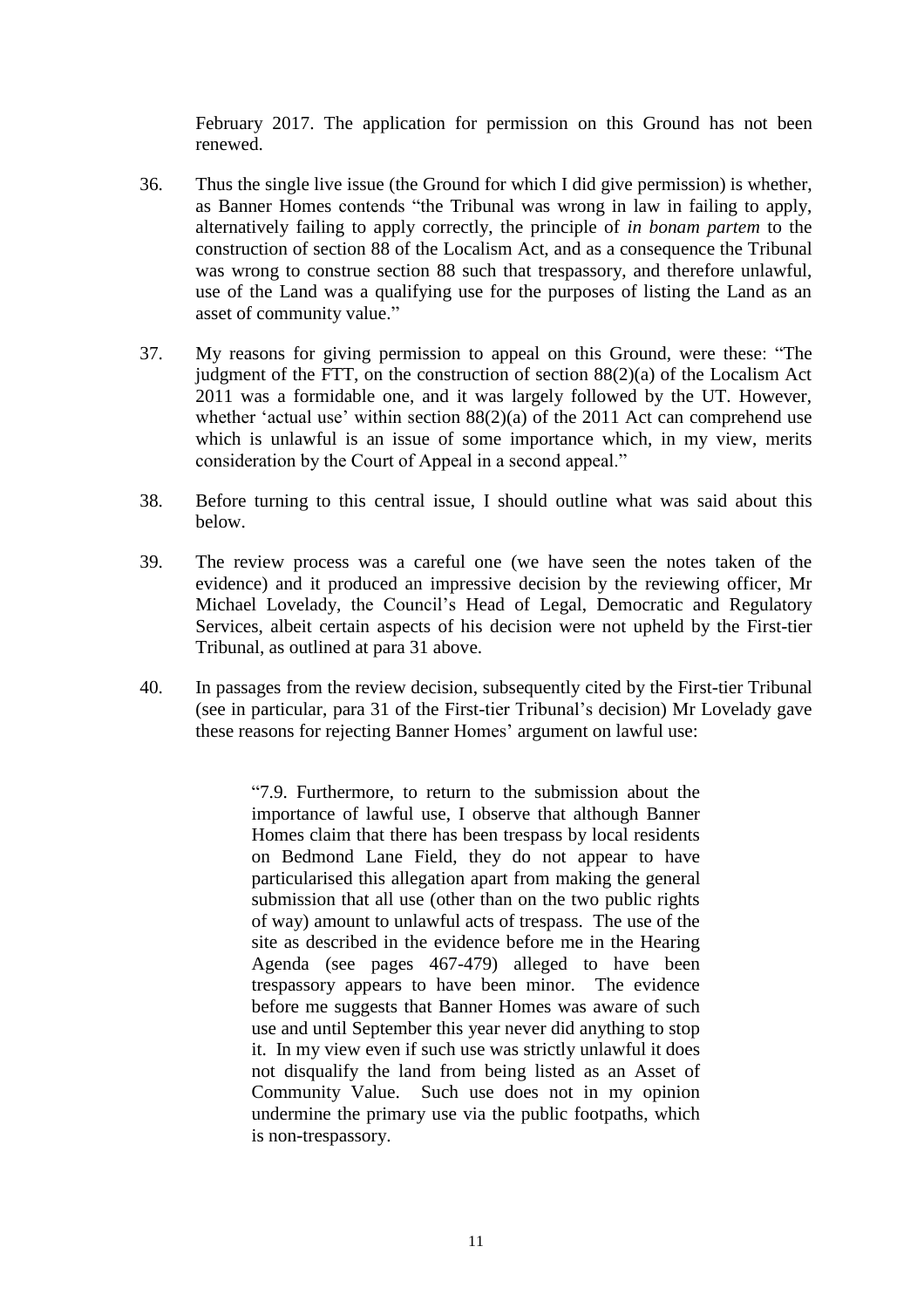7.10. Overall, whilst I accept that generally use for section 88 purposes must be a "lawful use", it seems to me that this general rule is not entirely inflexible. Suppose for example that due to an oversight an owner failed to obtain the appropriate premises licences before opening an entertainments facility whose use subsequently delivers social wellbeing without anyone every complaining about the licensing deficiency. Would it automatically be said that because some of the features of a community's enjoyment of that facility are tainted by a form of unlawfulness section 88 can never be fulfilled? It seems to me at least arguable that the answer is no.

7.11. In other words, I consider it may be argued that some uses could qualify for the purposes of section 88 notwithstanding a taint of technical unlawfulness, especially where that use has caused no harm and has been condoned for many years. Therefore, my overall view is that there has been sufficient purely lawful use to satisfy the conditions under section 88 in this case, and that such technically unlawful conduct – if there has been any – which has formed part of the overall pattern of use of Bedmond Lane Fields does not disqualify it from being an Asset of Community Value."

41. The First Tier Tribunal similarly had no hesitation in rejecting this aspect of Banner Homes' case. At paras 32 to 35 Judge Lane said:

> "32. As Lord Neuberger cautioned [in *Barkas v North Yorkshire County Council & Anor* [2014] UKSC 31] caution must be employed when invoking public policy as an aid to statutory construction. The town and village green legislation is, in my view, a clear example of Parliament legislating to confer community rights on those who have, over time, engaged in socially valuable activities ("lawful sports and pastimes") in a "trespassory" manner, which did not involve force or deception. As Mr Hopkins submitted, the effects of listing under the 2011 Act are considerably less burdensome on the landowner than is registration as a town or village green.

> 33. It is also noteworthy that the courts have been willing to recognise rights, such as easements by prescription, in respect of persons who have carried on activities during the relevant limitation period, when those activities have constituted offences (Bakewell Management Ltd v Brandwood & Ors [2004] UKHL 14); or rights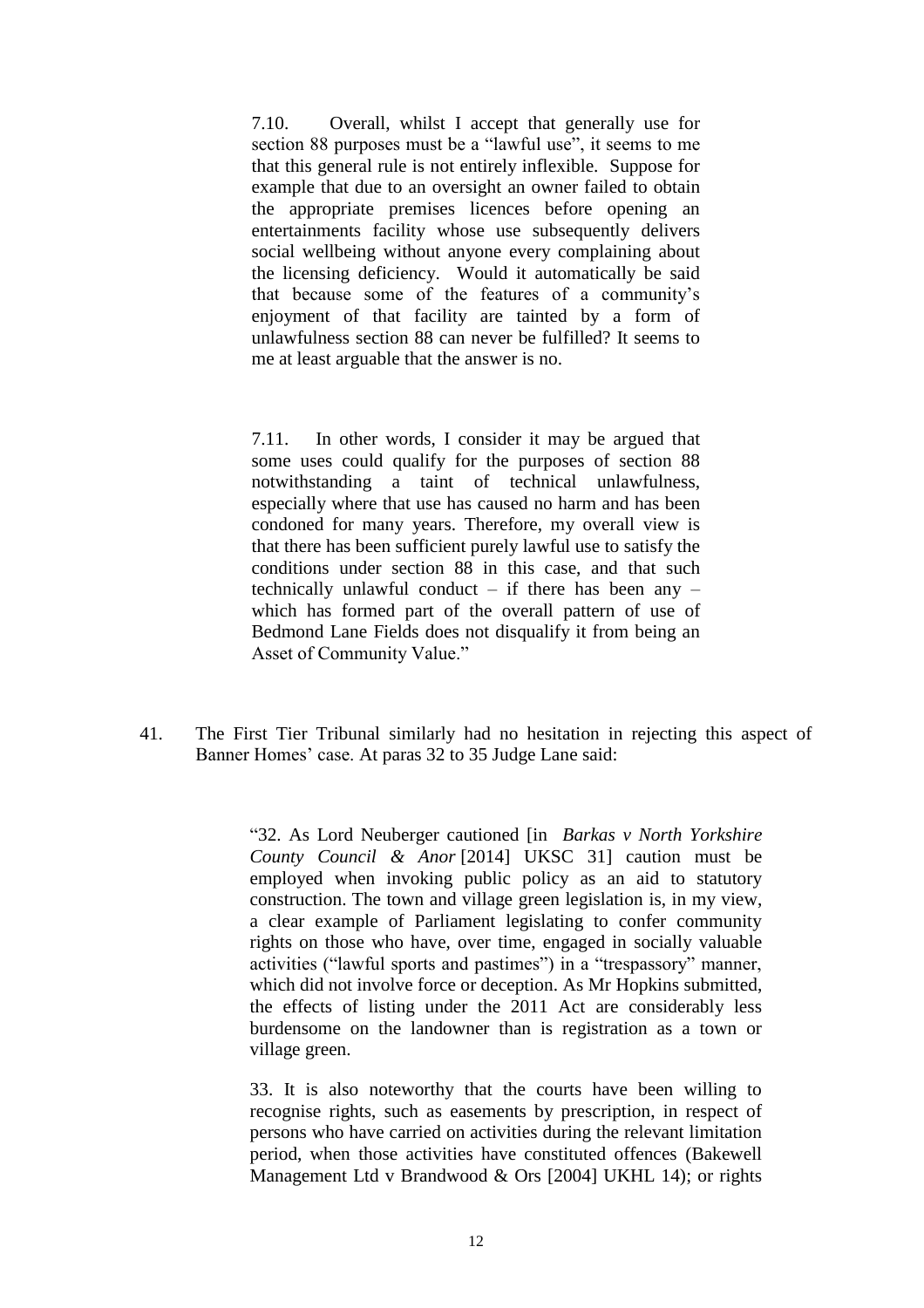of registration as proprietor, not withstanding the fact that for part of the limitation period the occupier has been committing criminal trespass (Best v Chief Land Registrar & Secretary of State of Justice [2014] EWHC 1370 (Admin).

34. Mr Edwards QC asks rhetorically how it could be said that the 2011 Act can confer a benefit on persons who, for example, had committed criminal damage so as to enter land (for example, by destroying fences). There is, however, no evidence whatsoever that the use upon which the council relies for the purposes of section 88(2), prior to the erection of fencing, was carried out in a way that involved the commission of criminal damage or other criminal activity. On the contrary, as the evidence (especially that of Dr Wareing) makes perfectly plain, the uses made of the Field by the local community were entirely peaceable in nature, at least equivalent in value to the sorts of games and pastimes envisaged by the town and village green legislation. In this regard, the facts of the present case are similar to those in *Higgins Homes Limited v Barnet LBC* [CR/2014/006].

35. The fact that I decline to interpret section 88 so as, in effect, to insert the word "lawful" after "actual" does not give *carte blanche* to use that section in ways that would violate the *in bonam partem* principle. The inherent requirement that the use of the land in question must further social wellbeing or social interests will, in practice, preclude many unlawful activities for the simple reason that unlawful activities are, by their nature, unlikely to satisfy the tests of furthering social wellbeing/interests. Thus, for example, premises used for "raves", at which illegal substances are consumed, violence is prevalent and noise nuisance frequent, would not fall within section 88. Furthermore, it would …in any case be wrong to rule out any application of the *in bonam partem* principle to section 88, merely because, on the facts of this case, I have concluded that a particular technically unlawful use of land is not *per se* outside the ambit of the section."

42. Part of Dr Wareing's evidence of actual use had earlier been recounted by the First-tier Tribunal at paras 8 and 9 of its decision. Dr Wareing had lived in the vicinity of the Field, or Meadow as he called it, for over 40 years and said:

> "It has been an inspiration and a joy for us. We have spent at least an hour each day almost every day – in total amounting to more than 10,000 hours – enjoying the enchanting environment and diverse and rich flora and fauna. We use it for walking our dog, for playing with our grandchildren, and our children before that. More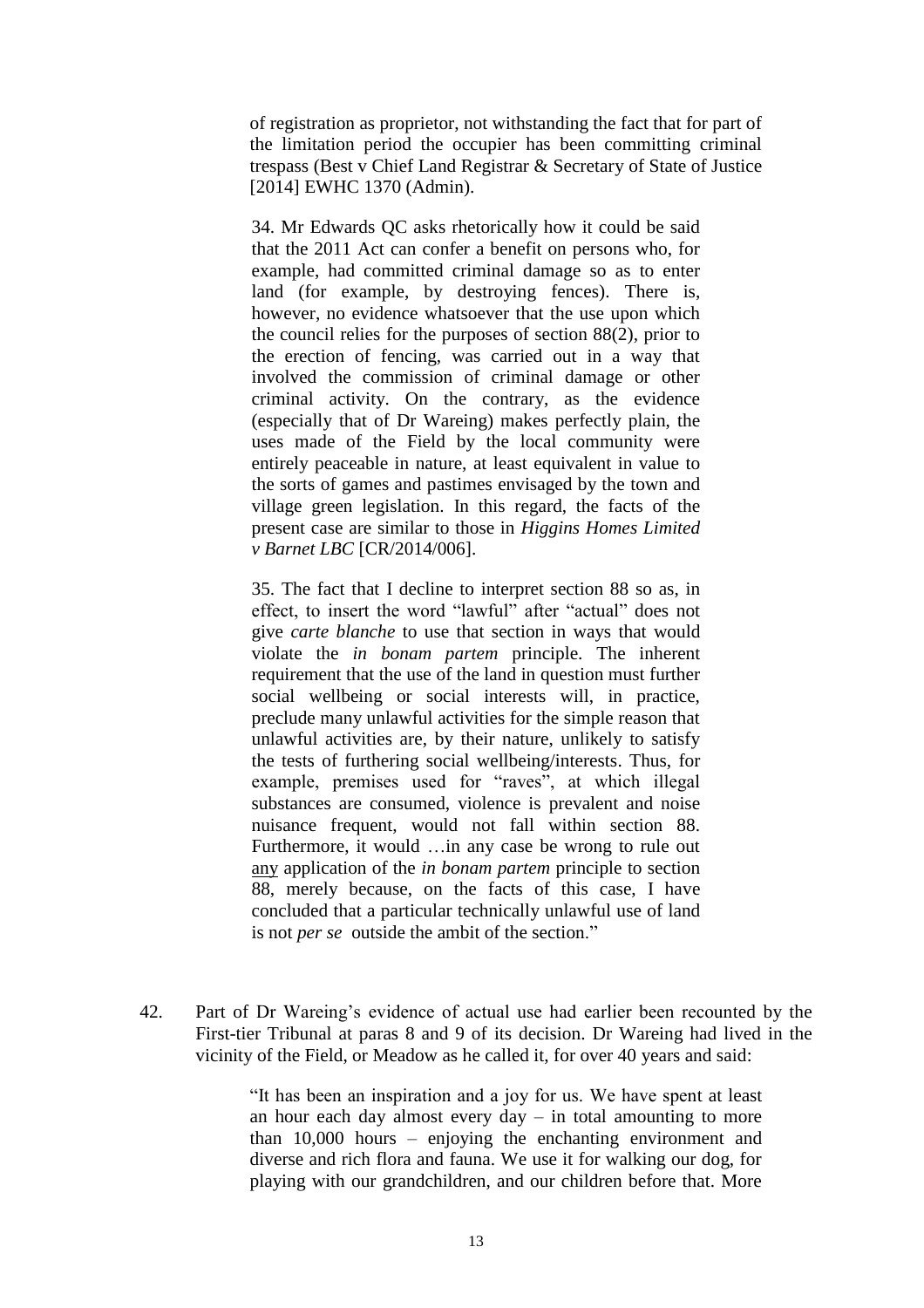recently, for the perfect tranquillity it affords, whilst I have been convalescing after a life-threatening illness."

43. The First-tier Tribunal went on to record at para 9 that:

"Dr Wareing had produced a book of photographs depicting the Field, particularly in spring, when wildflowers and grasses are much in evidence, as well as in summer when "floral blooms [are] typified by the rosebay willow herb, ox eye daisies, poppies and bee orchids." According to Dr Wareing, "where informal footpaths pass through areas with high density shrubs and bushes, the vegetation is carefully trimmed by residents to keep the footpaths open."

44. For his part, HH Judge Levenson gave these reasons for rejecting Banner Homes' argument on the issue of statutory construction:

> "30. The starting point on an issue of statutory construction must always be the actual words of the statute. Section  $88(1)(a)$  of the 2011 Act uses the words "an actual current" use". Section 88(2)(a) uses the words "when an actual use". It would have been easy to insert into each of these provisions the word "lawful". No such word was inserted and there was no indication anywhere in the relevant provisions that any such general limitation was intended. On the face of it the words in the statute are unambiguous. Thus the use need not be lawful unless there is some other way in which the law provides that it should be."

45. At para 31 he went on to say:

"The doctrine of *in bonam partem* in relation to statutory interpretation may well be of great use and very relevant to a provision like section 191 of the [Town and Country Planning Act] 1990 … where, in its absence, the most blatant and dishonest frauds could otherwise (after four years) be cloaked in legality. However, as Lord Mance said in *Welwyn Hatfield* (see above), whether conduct will on public policy grounds disentitle a person from relying upon an apparently unqualified statutory provision must be considered in context and with regard to any nexus existing between the conduct and the statutory provision. The context in relation to assets of community value is that the 2011 Act already defines the way in which the public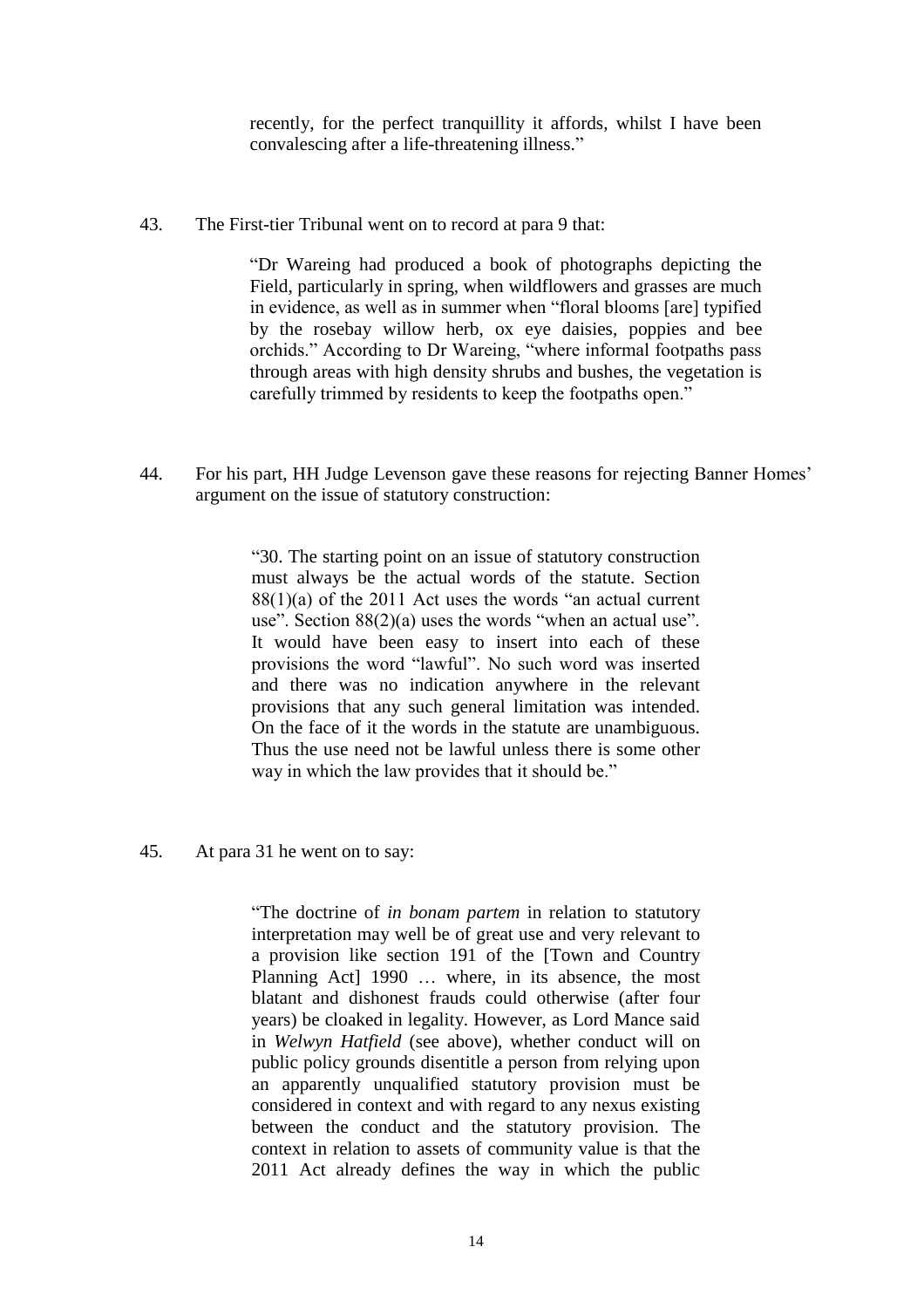benefit should be taken into account. This is by providing that an asset may only be listed if there is or was (as appropriate) and will be a use to further the social wellbeing or interests of the local community. Whether those facts are established is a matter for the local authority or, on appeal, for the First-tier Tribunal. That is the inbuilt protection against the type of behaviour seen in *Welwyn Hatfield* and some other cases. Further, in the case of assets of community value, listing provides purely public benefit and creates no private rights of the kind that were sought in *Welwyn Hatfield*. It would be against the whole policy and scheme of the relevant provisions of the 2011 Act for the creation of a public benefit to be undermined by the actions of unidentified private trespassers. It cannot be said that in a case such as the present that a literal interpretation would seriously damage the public interest. There are indeed clear words in the statute to indicate that the interpretation for which the appellant argues is incorrect. The present case is a million miles from the situation in *Welwyn Hatfield* which "appears to constitute a category of its own" (see above)."

## *Discussion*

- 46. The issue here is a straightforward one of statutory construction. The words "actual use" in section 88 of the 2011 Act are on their face, unambiguous, and if construed literally, are plainly apt to cover the use (the actual use, dare I say it) that the local community made of the Field, before it was fenced off. Mr Edwards QC does not suggest otherwise.
- 47. Instead he relies, as he did below, on the presumption that the law should serve the public interest and the *in bonam partem* doctrine, a principle of construction that presumes against the construction of a statutory provision so as to reward an unlawful action with a benefit, unless a contrary Parliamentary intention is revealed. Absent, he submits, a clear indication to the contrary, Parliament is not to be taken to have intended unlawful conduct to be rewarded by the grant of a right or benefit, as would occur in this case if the listing decision were to be maintained. In this connection, he relies principally on the *Welwyn Hatfield* case, and on the commentary on the foregoing principles as an aid to statutory construction in *Halsbury's Laws of England* (5<sup>th</sup> ed. vol. 96, paras 1152 and 1155) and *Bennion on Statutory Interpretation* (6<sup>th</sup> ed. pp. 725 to 727).
- 48. If Mr Edwards QC is right, the choice is a binary one. Any taint of unlawfulness, no matter how trivial or technical, in the use of the asset in question would mean that it could not be listed under the Scheme as an asset of community value. I do not consider his argument is right however. Nor do I accept the principles he refers to, lead to the sort of inflexible (and binary) approach for which he contends in this case. It seems to me that whichever canon of statutory construction is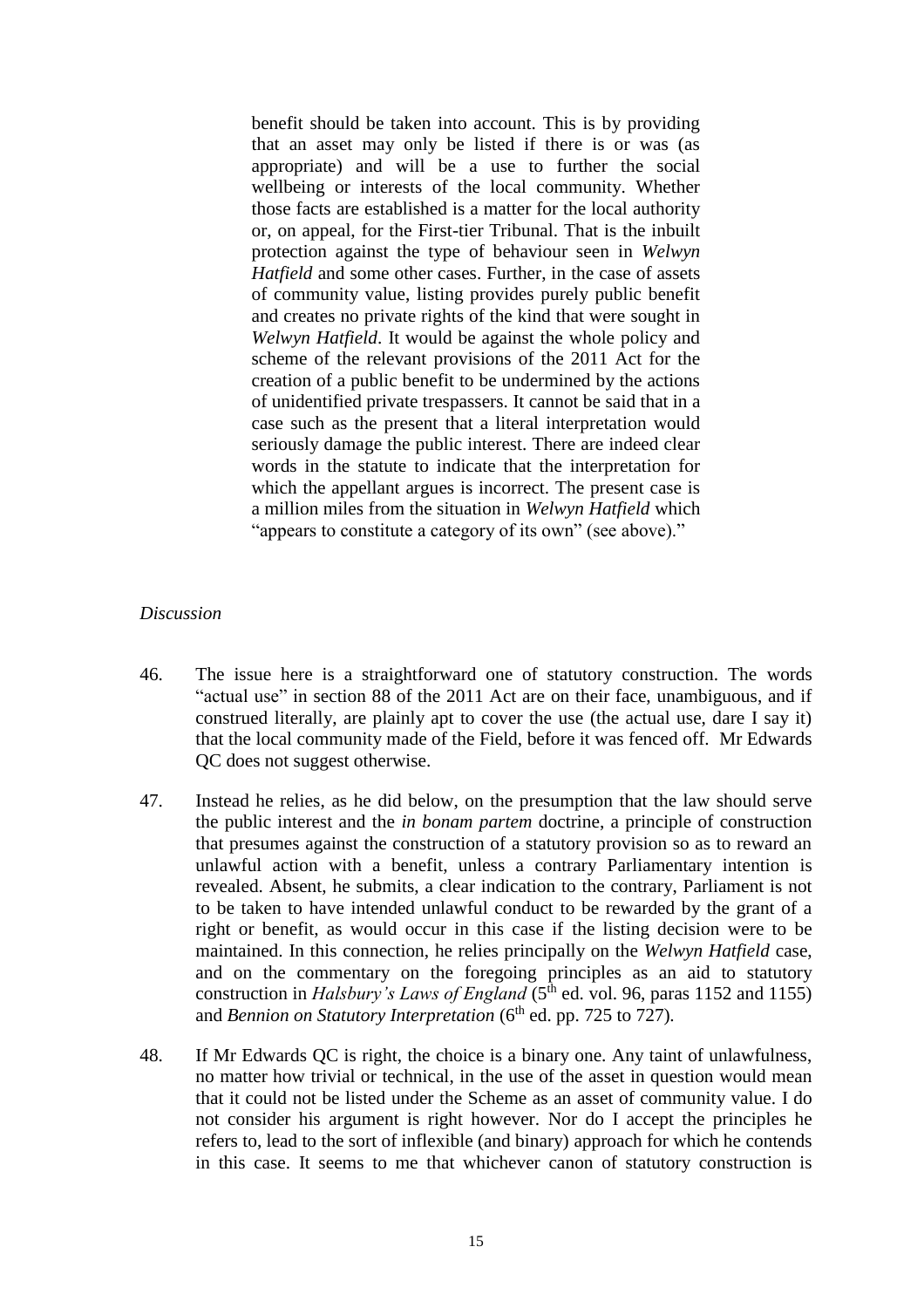adopted, the legislative intention is plainly that "actual use", in this statutory context, should mean what it says.

- 49. The facts of *Welwyn Hatfield,* are notorious, A builder, Mr Beesley, deliberately deceived the planning authority by applying for planning permission to construct a barn, on open land in the Metropolitan Green Belt, when in fact he intended to construct a residential dwelling. He then completed a building which had the external appearance of a hay barn but which was fitted out internally as a single dwelling house. He moved in with his wife, and lived there undetected for four years. In his evidence to the planning inspector, the builder said he deliberately deceived the planning authority when he applied for planning permission, he always intended the building to be a house, not a barn, and he had carried out a planned and deliberate deceit over an extended period to establish immunity from enforcement action.
- 50. After a period of four years had passed, the builder sought from the local authority, but was refused, a certificate of lawfulness of existing use pursuant to section 171B of the 1990 Act, which provides for a four year time limit for enforcement action against a breach of planning control consisting in the change of use to use as a single dwelling house. It is unnecessary to refer to the appellate history of the case before it came before the Supreme Court. It is sufficient to say that the builder and the Secretary of State succeeded before the Court of Appeal; but the decision of the Court of Appeal was overturned by the Supreme Court, which held, unanimously, that the construction of the building had been begun and completed as a dwelling house, and not as the barn permitted by the planning permission. There had therefore been no change of use within the meaning of section 171B(2) of the 1990 Act from that of the permitted barn, to that of the dwelling house. The planning authority was in those circumstances entitled to initiate enforcement proceedings.
- 51. It is to be noted, as a matter of passing interest, that the exceedingly unattractive nature of Mr Beesley's case on the facts led the Secretary of State to introduce amendments to the 1990 Act to deal with issues of concealment, namely sections 171BA, 171BB and 171BC of the 1990 Act, which were inserted into the 1990 Act on 6 April 2012, by the 2011 Act itself. Parliament thus, in the 2011 Act, introduced legislation into the planning process which specified, in terms, the particular consequences of concealment
- 52. What matters for present purposes however, is the argument raised for the first time by the Council (Welwyn Hatfield) before the Supreme Court, that the builder's deceptive conduct disentitled him on public policy grounds from relying on section 171B or section 191 (1) of the 1990 Act. As Banner Homes does in our case, the Council relied in support of its argument on passages in *Halsbury's Laws* and *Bennion on Statutory Interpretation* (in the editions that were then current) where the relevant principles were discussed. The premise of the argument being that if Mr Beesley's application satisfied the literal language of the statutory provisions, it was only because of his deceptive conduct. In view of the Supreme Court's conclusion that there had been no change of use within the meaning of section 171B(2) of the 1990 Act, it was not strictly necessary to decide whether the public policy argument mounted by the Council could prevail. However Lord Mance JSC who gave the leading judgment (and with whom Lord Phillips of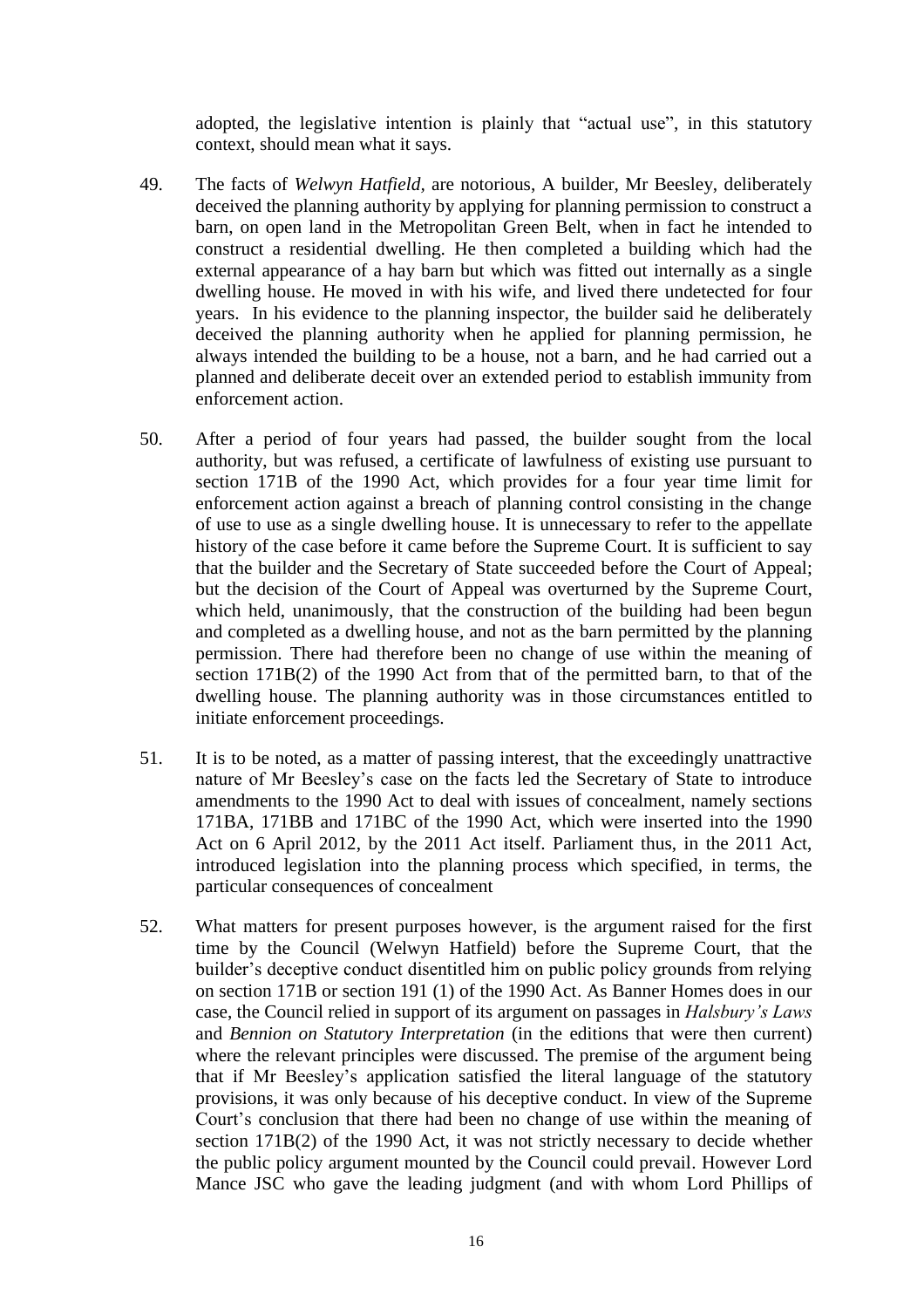Worth Matravers PSC, Lord Walker of Gestingthorpe, Baroness Hale of Richmond and Lord Clarke of Stone-Cum-Ebony JJSC agreed) considered the issue was one of general importance, and he dealt with it at paras 31 to 58.

- 53. Lord Mance cited *Halsbury's Laws*, and *Bennion* at paras 45 and 46; and at para 53, then described the ultimate question, as whether it can have been the intention of the legislator, that a person conducting himself like Mr Beesley could invoke the benefits of section 171B and 191(1).
- 54. At paras 54 to 58 Lord Mance said this (with my emphasis):

54. Whether conduct will on public policy grounds disentitle a person from relying upon an apparently unqualified statutory provision must be considered in context and with regard to any nexus existing between the conduct and the statutory provision. Here, the four-year statutory periods must have been conceived as periods during which a planning authority would normally be expected to discover an unlawful building operation or use and after which the general interest in proper planning control should yield and the status quo prevail. Positive and deliberately misleading false statements by an owner successfully preventing discovery take the case outside that rationale. Although the principle was not mentioned in counsel's submissions and my conclusions have been reached independently of it, it is not uninteresting also to recall the way in which, before the enactment of section 26 of the Limitation Act 1939 (the predecessor of section 32 of the Limitation Act 1980), the courts held that the apparently general wording of the limitation statutes could not be relied upon in cases where the cause of action had been fraudulently concealed or, later also, was itself based on fraud: *Booth v Warrington* (1714) 2 ER 111 *Gibbs v Gould* (1881-82) LR 9 QBD 59, *Bulli Coal Mining Co v Osborne* [1899] AC 351 and *Lynn v Bamber* [1930] 2 KB 72.

55. If the owner of an unauthorised house were to bribe or by menaces coerce a planning authority officer into turning a blind eye to unlawful development for four years, it is inconceivable that the building owner could then rely on the four year period, even though the owner would not have to (and surely would not) mention anything but his four year period of occupation in his attempt to bring himself within the literal language of the sections. It is true that the council would then be able to show that a criminal offence had been committed (in the case of a bribe under the Public Bodies Corrupt Practices Act 1889, section 1 and in the case of menaces probably under the Theft Act 1968, section 21, since the purpose of "gain" includes under section 34(2)(a) "keeping what one has"). However, if a planning authority were to discover an unauthorised development or use, and the property owner were, in order to avoid enforcement action within the four years, falsely to assure the planning authority that the four years had not expired, and that he intended to remove or cease the development or use before they did, and so succeed in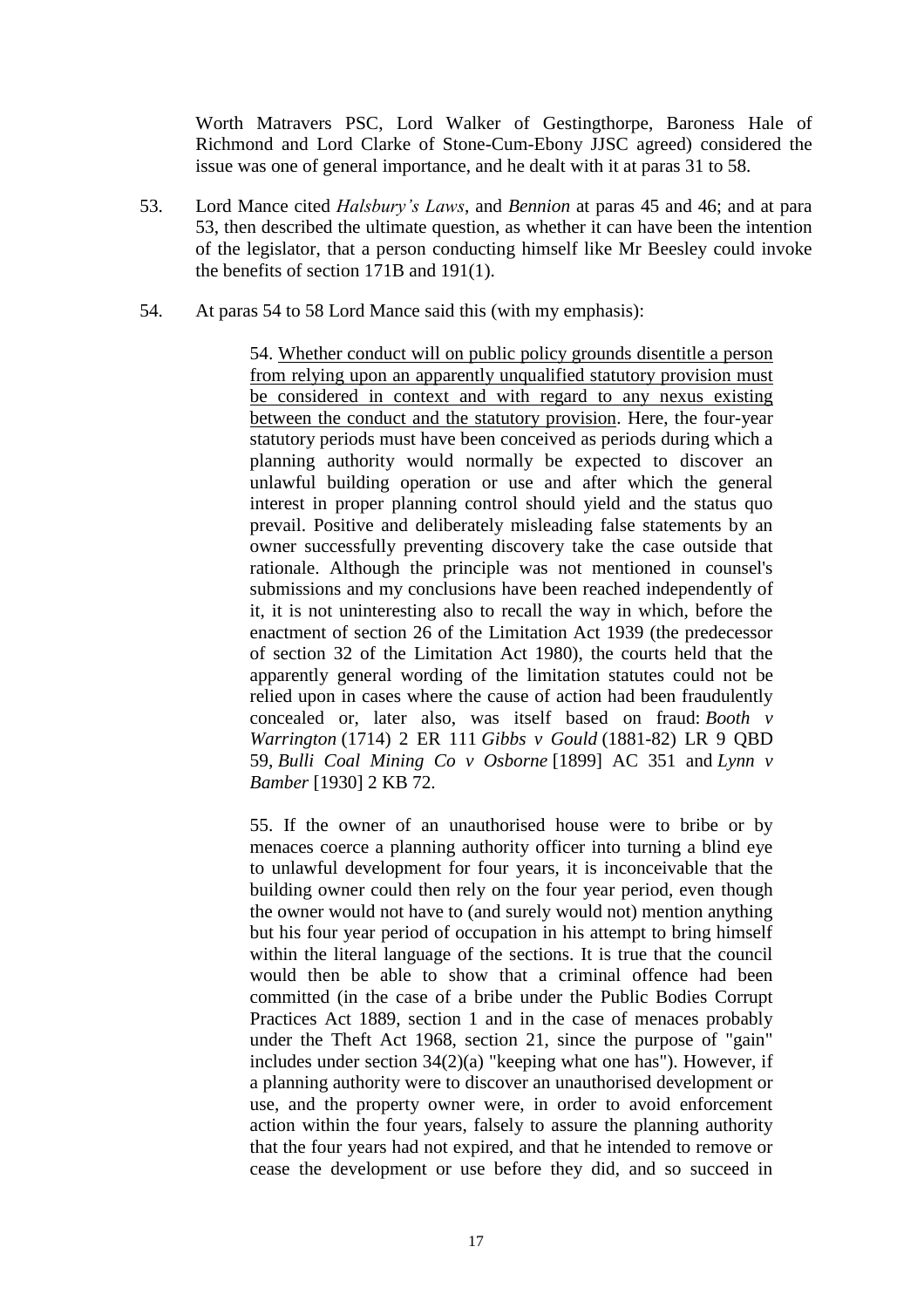avoiding enforcement action during the four years, I very much doubt whether the owner could thereafter rely upon sections 171B and 191(A), merely because no criminal offence had been committed.

56. Here, Mr Beesley's conduct, although not identifiably criminal, consisted of positive deception in matters integral to the planning process (applying for and obtaining planning permission) and was directly intended to and did undermine the regular operation of that process. Mr Beesley would be profiting directly from this deception if the passing of the normal four-year period for enforcement which he brought about by the deception were to entitle him to resist enforcement. The apparently unqualified statutory language cannot in my opinion contemplate or extend to such a case.

57. In seeking to counter such a conclusion, the Secretary of State and Mr Beesley draw attention to *Epping Forest District Council v Philcox* [2002] Env LR 2, where the grant of a certificate under section 191 was challenged on the grounds that the relevant user (the breaking of motorised road vehicles and storage of parts) had taken place during the relevant period without a waste management licence required under the Environmental Protection Act 1990 and so involved a criminal offence. The Court of Appeal cited inter alia *Connor* and *Puttick*, but held that there was no "principle that the plain words of a statute which define what is lawful were to be read subject to a proviso that what is criminal cannot be lawful" (para 15, per Pill LJ). However, both Chadwick LJ and Buxton LJ stressed that enforcement under the planning legislation and under the legislation regulating waste management were different matters: paras 35 and 46. No benefit would accrue to the operator by granting planning permission, which might be granted or refused for reasons which had nothing to do with waste management; those responsible for regulating waste management would remain free to take whatever enforcement action they decided: para 46. The case did not involve any fraudulent conduct in the planning process, and the failures to procure an environmental licence and obtain planning permission were independent, rather than one causing the other. I do not regard the case as assisting the Secretary of State or Mr Beesley's case.

58. …the language [of sections 171B(2) and 191(1)(a)] could not have been intended to cover the exceptional facts of this case, where there was positive deception in the making and obtaining of fraudulent planning applications, which was directly designed to avoid enforcement action within any relevant four year period and succeeded in doing so.

55. Lord Brown of Eaton-Under-Heywood JSC, who gave a concurring judgment, pointed out at para 73: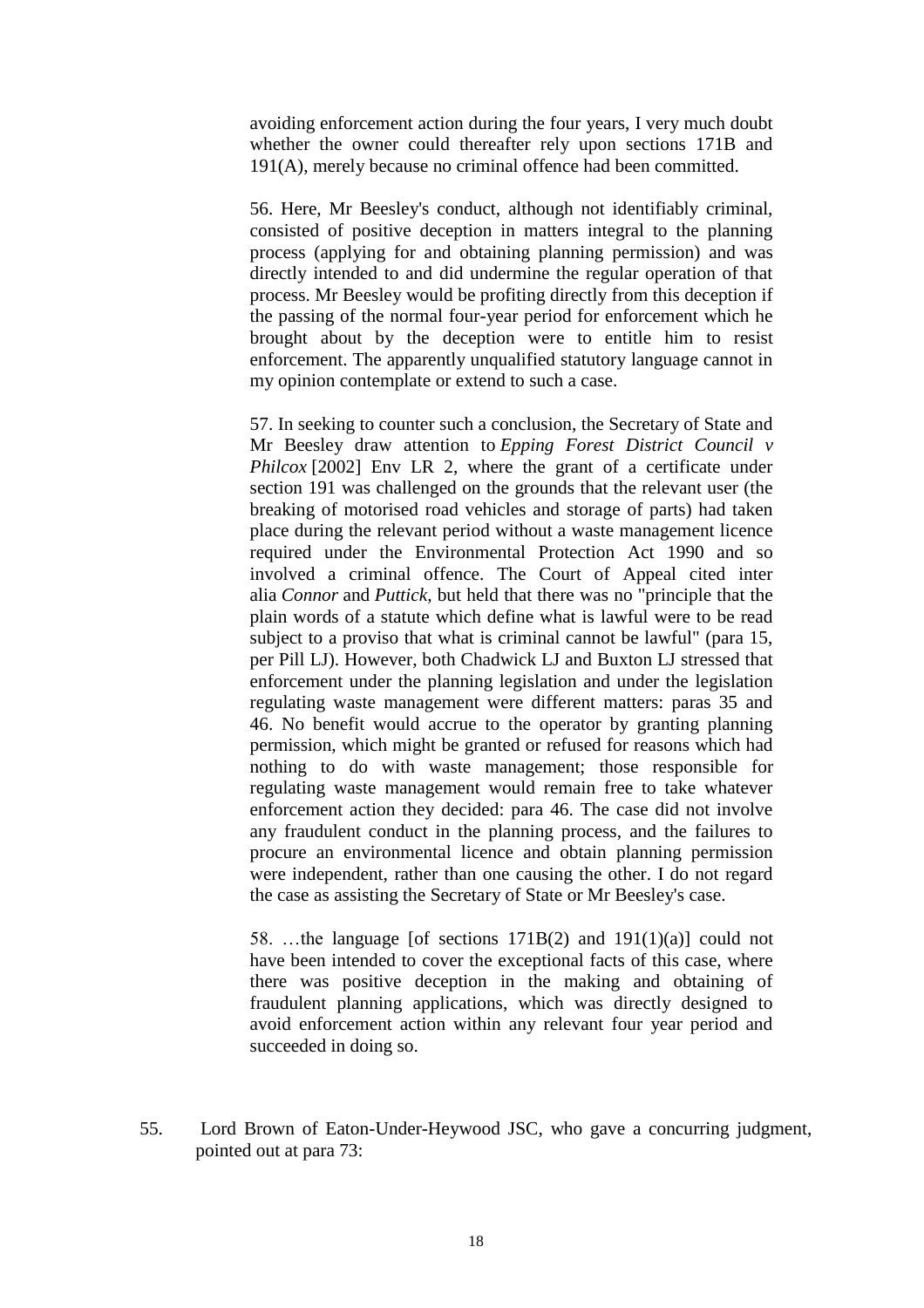"Clearly it would be impossible to superimpose upon the statutory scheme any sort of broad principle to the effect that no one guilty of wrongdoing can be allowed to benefit from the limitation provisions of the 1990 Act. That, indeed, would be inconsistent with the plain intention of this legislation. Inevitably the breaches of planning control statutorily said to become immune from enforcement under section 171B involve a spectrum of wrongdoing. These range from cases at one end where the developer is simply unaware of the need for development permission to, at the other extreme, those intent on unpermitted development who plot a whole course of deception designed to circumvent planning control and escape enforcement. The point is illustrated by two cases in particular, *Epping Forest District Council v Philcox* [2002] Env LR 2 (*Philcox)* and *Arun District Council v First Secretary of State* [2007] 1 WLR 523 (*Arun*), both touched on in Lord Mance's judgment."

56. Lord Brown went on to emphasise, in unambiguous terms, the exceptional nature of this case on the facts:

> 80. [Mr Beesley's] was a deliberate, elaborate and sustained plan to deceive the council from first to last, initially into granting him a planning permission and then into supposing that he had lawfully implemented it and was using the building for its permitted purpose. His conduct throughout was calculated to mislead the council and to conceal his wrongdoing. As necessary features of his deceit he omitted to register any member of the household for the payment of council tax for the period 2002-2006, contrary to section 6 of the Local Government Finance Act 1992, and he failed to comply with a number of the requirements of the Building Regulations (SI 2000/2531) with regard to the construction of the dwelling. Whether this conduct (and that of his father-in-law with whom he secretly constructed the house) was or was not susceptible to prosecution under the general criminal law cannot be the determining question here. On any possible view the whole scheme was in the highest degree dishonest and any law-abiding citizen would be not merely shocked by it but astonished to suppose that, once discovered, instead of being enforced against, it would be crowned with success, with Mr Beesley entitled to a certificate of lawful use to prove it.

> 81. Frankly the dishonesty involved in this case is so far removed from almost anything else that I have ever encountered in this area of the law that it appears to constitute a category all its own. I say "almost", because we all now know of the no less astonishing case of *Fidler v Secretary of State for Communities and Local Government and Reigate and Banstead Borough Council* [2010] EWHC 143 (Admin), a case concerning the construction without planning permission of a mock Tudor castle behind a 40 ft high shield of straw bales and tarpaulin…"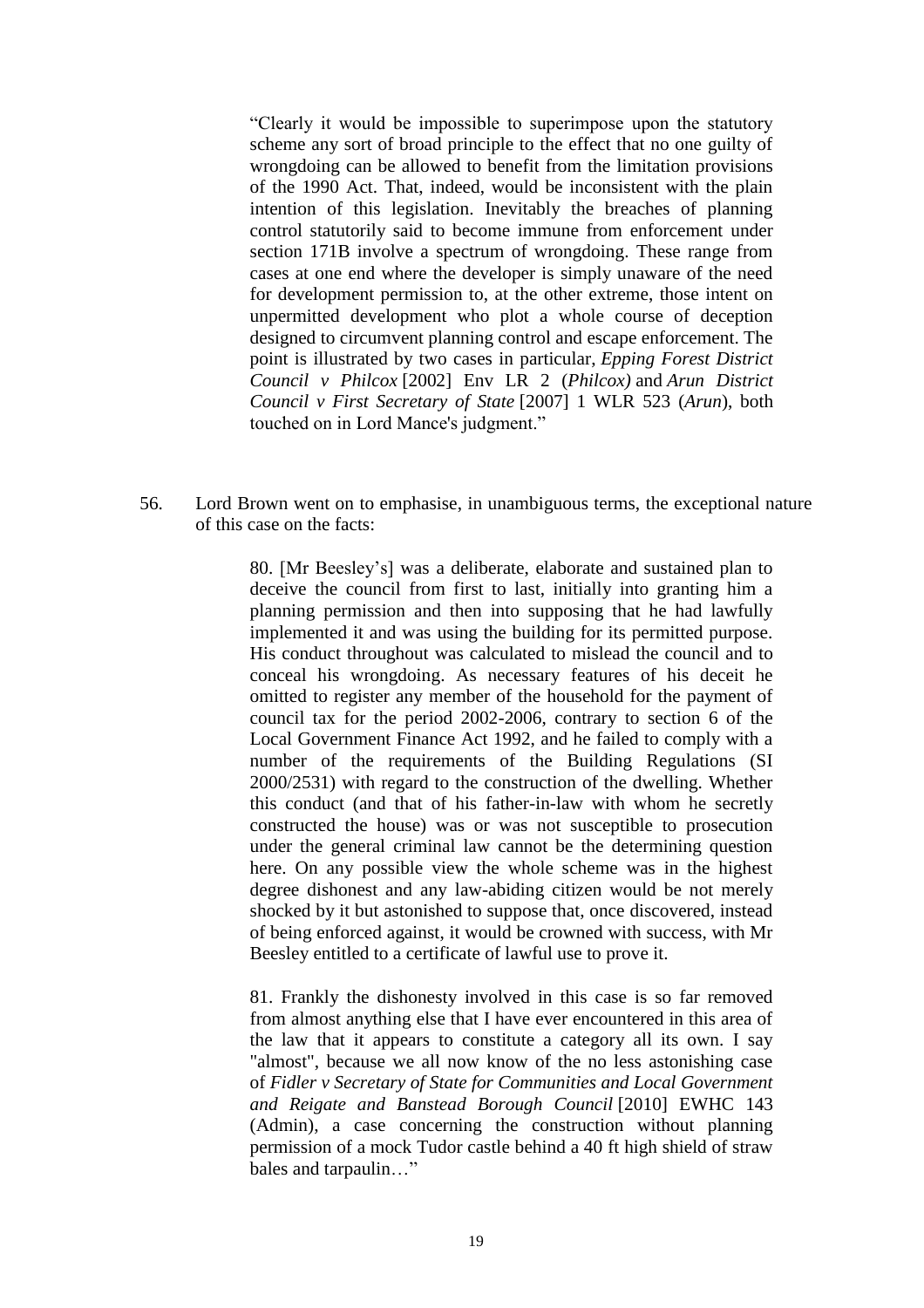- 57. This then was the answer to the question Lord Mance posed at para 53. Parliament cannot have intended that a person conducting himself like Mr Beesley could invoke the benefits of section 171B and 191(1) of the 1990 Act. If however we ask the same question here, on different facts and in a different legislative context (by reference to the Scheme and the evidence of Dr. Wareing for example) the answer in my view is a different one. In this respect, I commend the reasons given by Judge Levenson at para 31 of his decision, on which it is difficult to improve.
- 58. As Mr Edwards QC accepted during the course of argument, what is said by Lord Mance in the first sentence of para 54 of *Welwyn Hatfield,* does not support the inflexible 'bright line' approach he invites us to take here, namely that any unlawfulness, no matter how slight or trivial in relation to the use in question, will prevent it from qualifying as actual use for the purposes of section 88 of the 2011 Act. Instead, the approach, where public policy is invoked as an aid to statutory construction, is a more open textured one. As Lord Mance said in terms, regard must be had to the context and to the nexus between the conduct and the particular statutory provision.
- 59. To be clear, Mr Hopkins, for the Council, does not take issue as a matter of generality, with the public policy principles on which Banner Homes relies. However he points, correctly, to the fact that caution should be exercised when construing a statute according to public policy considerations (*Welwyn Hatfield* per Lord Mance at para 53). Further, he submits, and I agree, that such considerations (or principles) do not readily lend themselves to abstract and inflexible rules. They are, necessarily, contextual.
- 60. The context in this case, as Judge Levenson pointed out, is that the 2011 Act already defines the way in which the public benefit should be taken into account. The legislation has, as Sir Rupert Jackson put it during the course of argument, a "self-policing" mechanism. Precisely where this consideration enters into the decision of the local authority will depend on which of section 88(1) or (2) is in play. The key point is however, that an asset can only be an asset of community value for the purposes of the Scheme, if there is actual use that in the opinion of the local authority furthers "*the social wellbeing or social interests of the local community".*
- 61. There may be cases, such as this one, where it is hard to couple the word "unlawful" with the activities (or "use") under consideration, let alone with any suggestion they are engaged in illicitly to obtain a benefit under the Scheme. In this connection I might be permitted to refer to the evidence of the Chairman of the Residents' Association which said this:

"Over the 33 years since 1981 while I have been on the VRA committee, the local community has tried to work with the field's owners to preserve and enhance the open rural nature of the site, to prevent on their behalf intrusions, removed dumped rubbish, keep the footpaths open for use, discourage residents from misusing the site e.g. by dumping garden waste or groups riding scramble bikes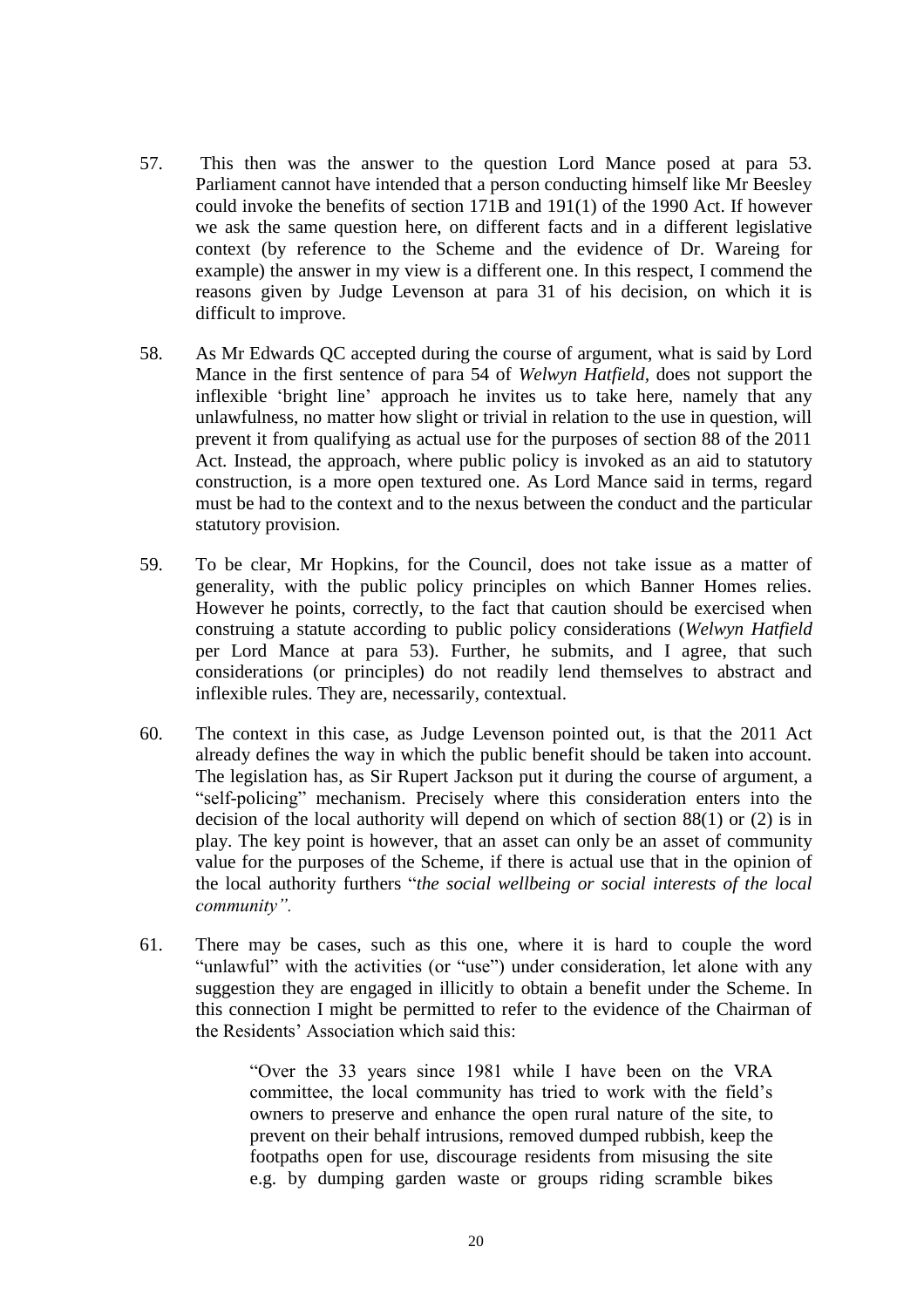everywhere, and planting and maintaining the hedges along Mayne Ave from 1998 to 2011. With the help of local councillors, the community police team, rights of way officer, trees and woodlands officers and the St Albans Ramblers Association we have sought to see that the field remained a public open space safe and pleasant for the local community to ramble and play over for the past 30 years. Evidence of this activity is in the bundle by way of extracts from committee minutes. It is clear that Banner Homes knew about this interest and activity when they acquired the site …in 1996 following the illegal dumping of waste material by the latter, as there was great concern at that time about the restoration measures and methodology and future safeguarding of the site which was communicated to Banner."

- 62. There may be other cases, where the conduct is closer on the facts to those in *Welwyn Hatfield*. However, as Judge Lane said, "The inherent requirement that the use of the land in question must further social wellbeing or social interests will, in practice, preclude many unlawful activities for the simple reason that unlawful activities are, by their nature, unlikely to satisfy the tests of furthering social wellbeing/interests. Thus, for example, premises used for "raves", at which illegal substances are consumed, violence is prevalent and noise nuisance frequent, would not fall within section 88."
- 63. Whether the test is satisfied, is left, as Mr Hopkins says, to the good sense of the local authority. I would add that in the unlikely event that the sort of conduct to which Judge Lane referred ("raves" or the like) gave rise to a nomination, or one that was successful, then the listing decision could be challenged by the owner through the carefully tiered process of review and appeal, for which the Scheme provides; and ultimately, by judicial review, in the event, for example, of irrationality or perversity.
- 64. It is also important to note that the Scheme is clearly very different from the sort of legislation under consideration in *Welwyn Hatfield* on a number of levels. In *Welwyn Hatfield* the (factual) satisfaction of a particular condition, on a literal interpretation of the legislation, secured the relevant benefit, regardless of how that condition came to be satisfied (by criminal or deceptive conduct for example). It is in those circumstances, as Mr Hopkins puts it, that public policy has to come to the rescue, and the literal wording of the statute bends to the public good. But that, quite obviously, is not the position here. Nor, and again in contrast with *Welwyn Hatfield,* does the Scheme enable the putative wrong doer to acquire private rights. If a nomination is successful, then subject to conditions and for a limited time, a "community interest group" – which may have had nothing to do with the unlawful conduct in question - is merely entitled to ask that it be treated as a potential bidder when an asset of community value is put up for sale: see section 95 of the 2011 Act. Of course it is true, as Mr Edwards QC points out, that this fetters, to the extent provided for under the Scheme, what the owner can do with the listed asset. But in empowering the community to this limited extent, this is what Parliament has decided to do.